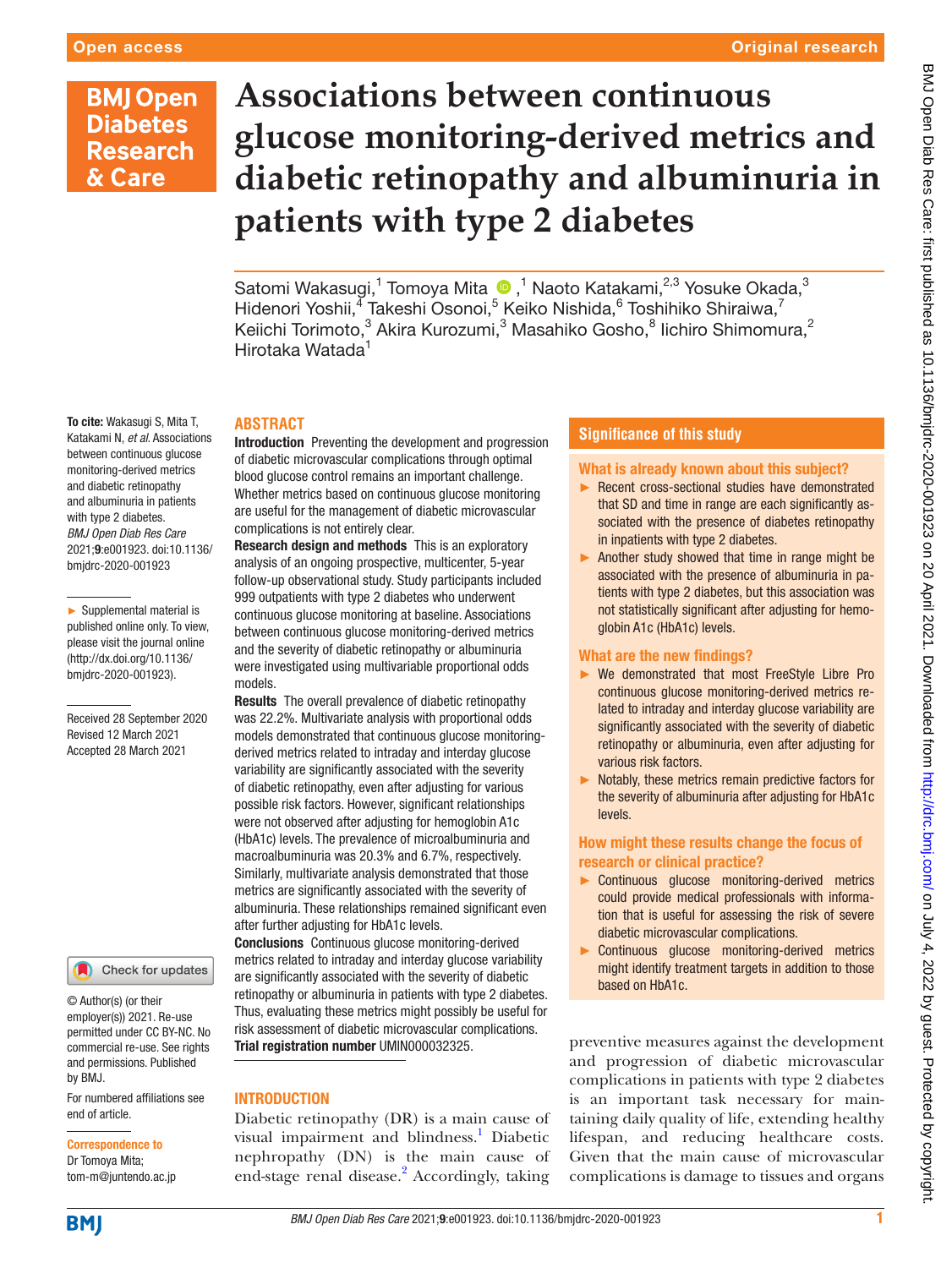caused by persistent hyperglycemia,<sup>[3](#page-11-2)</sup> optimal glycemic control is the best way to prevent the development and progression of microvascular complications.

Hemoglobin A1c (HbA1c) is recognized as a gold standard for assessment of glycemic management. Several studies have demonstrated strong associations between HbA1c levels and diabetic microvascular complications.<sup>45</sup> In addition, previous studies have indicated that improvement in HbA1c levels is associated with risk reduction in the incidence and progression of diabetic complications in patients with type 2 diabetes. $67$  Based on these data, current guidelines recommend a target HbA1c level of  $7\%$  or less.<sup>89</sup> On the other hand, another study failed to show glycemic control to HbA1c <7% has a beneficial effect on the prevention of microvascular complications.[10](#page-11-6) One possible explanation for the discrepant findings may be that frequent episodes of severe hypoglycemia counterbalanced the beneficial effects of glycemic control.<sup>11</sup> This hypothesis is based on the fact that HbA1c reflects average glucose over the last few months, but it provides no information on intraday and interday glucose variability and hypoglycemia, both of which may play an important role in the development of macrovascular and microvascular complications.<sup>11–13</sup> In addition, HbA1c has another limitation. HbA1c is affected by factors such as anemia, hemoglobinopathy, chronic kidney disease, and ethnicity.<sup>14</sup> Thus, new metrics reflecting various aspects of glycemic status are needed for the management of diabetic microvascular complications.

Continuous glucose monitoring (CGM) has emerged as an optimal method to obtain a more comprehensive glycemic profile, including data on intraday and interday glucose variability and patterns of hyperglycemia and hypoglycemia. In particular, the Advanced Technologies and Treatments for Diabetes (ATTD) Congress recommends using 10 core CGM metrics that may be most useful in clinical practice.<sup>15</sup> The CGM metrics include three key CGM measurements: (1) time in range (TIR), defined as the percentage of the time spent within the target glucose range; (2) time below range (TBR); and (3) time above range  $(TAR)$ .<sup>15</sup> These new metrics assessed with CGM could help improve clinical management by providing more information than HbA1c.

Nevertheless, until now, only limited data from crosssectional studies investigating the relationship between CGM metrics and diabetic microvascular complications have been available. Intriguingly, two recent cross-sectional studies conducted by the same group demonstrated that SD and TIR are each significantly associated with the presence of DR in inpatients with type 2 diabetes. $\frac{16}{17}$  Another study showed that TIR is associated with the presence of albuminuria in patients with type 2 diabetes, but this relationship did not reach statis-tical significance after adjusting for HbA1c levels.<sup>[18](#page-11-11)</sup> On the other hand, a small retrospective cross-sectional study demonstrated that TAR is associated with the presence of DR, but other metrics of glucose variability were not associated with the presence of DR or DN in inpatients with

type 2 diabetes. $\frac{19}{12}$  Thus, the association between metrics from CGM and the presence or severity of diabetic microvascular complications in patients with type 2 diabetes has not been fully elucidated yet.

In this exploratory cross-sectional study, we investigated the relationship between CGM-derived metrics and the severity of DR and albuminuria in 999 outpatients with type 2 diabetes.

#### RESEARCH DESIGN AND METHODS Study design

This study is an exploratory subanalysis of an ongoing, observational, prospective cohort study that aims to investigate the relationships between glucose fluctuations evaluated with CGM and the incidence of composite cardiovascular events over a 5-year follow-up period as described previously.<sup>20</sup> This study used baseline study from the cohort study. This study has been registered in the University Hospital Medical Information Network Clinical Trials Registry, which is a non-profit organization in Japan that meets the requirements of the International Committee of Medical Journal Editors.

#### Study population

The study population consists of Japanese patients with type 2 diabetes who regularly attend the outpatient diabetes clinics of 34 institutions across Japan (with investigator names in parentheses shown in [online supple](https://dx.doi.org/10.1136/bmjdrc-2020-001923)[mental table 1\)](https://dx.doi.org/10.1136/bmjdrc-2020-001923). The inclusion criteria were as follows: (1) age ≥30 years and ≤80 years, regardless of gender; (2) receiving treatment for type 2 diabetes at one of the participating outpatient clinics; (3) informed consent for study participation; (4) no changes (including new prescriptions) in antidiabetic medications for 6 months before written informed consent was obtained (insulin dosage changes were allowed); and (5) no anticipated changes in antidiabetic medications from the time of enrollment until a CGM device was applied on the back of the upper arm (insulin dosage changes were allowed). The following exclusion criteria were also applied: (1) type 1 or secondary diabetes; (2) presence of severe infectious disease preoperatively, postoperatively, or associated with severe trauma; (3) history of myocardial infarction, angina pectoris, cerebral stroke, cerebral infarction, or arteriosclerosis obliterans; (4) current treatment with artificial dialysis; (5) moderate liver dysfunction defined as aspartate aminotransferase  $\geq 100$  IU/L; (6) moderate or severe heart failure (New York Heart Association stage III or worse); (7) pregnancy, lactation, possible pregnancy, or plans to become pregnant during the study period; (8) present or history of a malignant tumor; (9) use of a sensor-augmented insulin pump; (10) type 2 diabetes diagnosis within the past year; and (11) judged as ineligible by the clinical investigators. Patients not currently receiving medication for a malignant tumor, with no disease recurrence to date, and without recurrence risks during the study period were allowed to participate.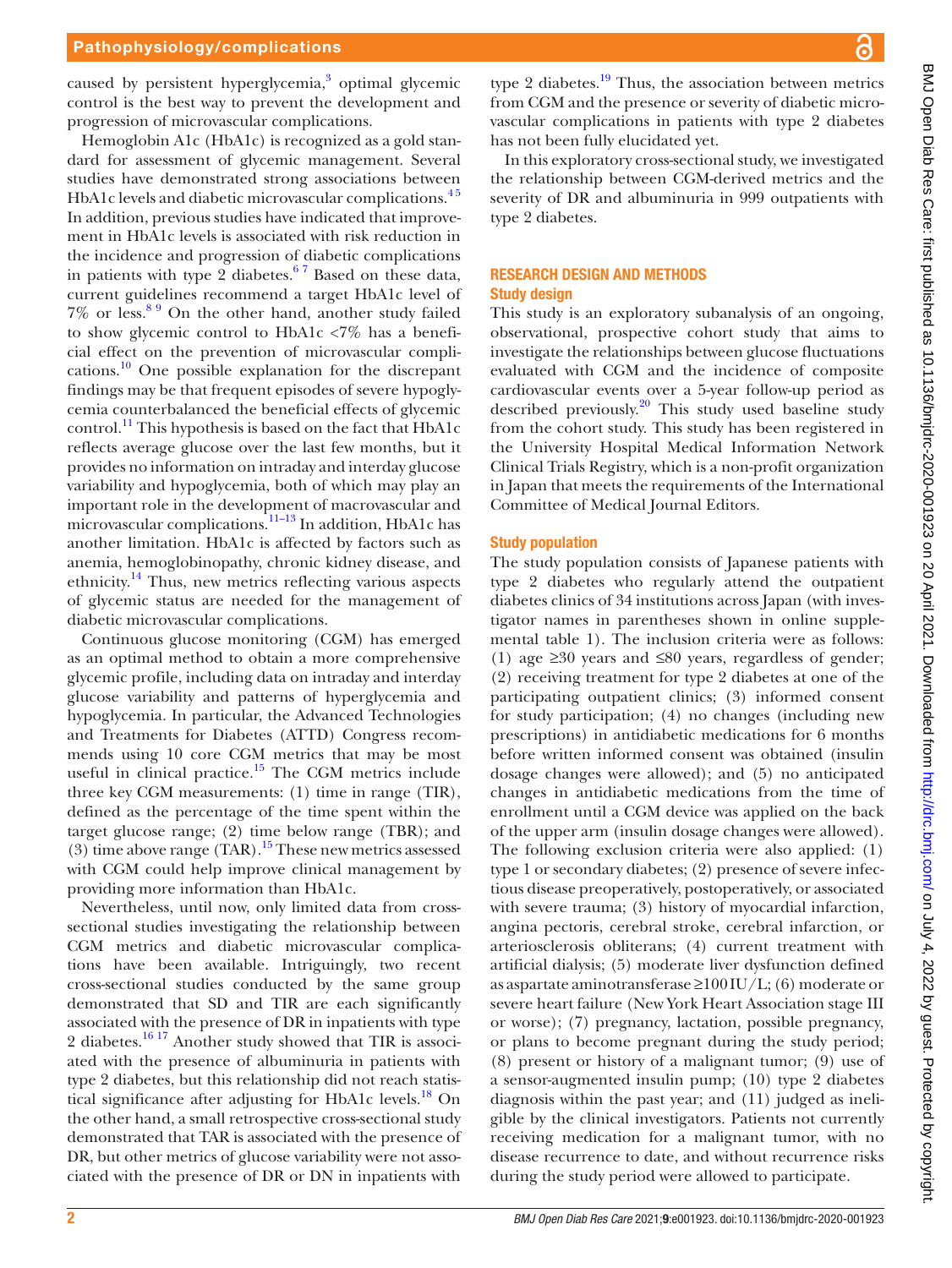Consecutive subjects were screened. Patients who meet the eligibility criteria were asked to participate in the present study. A total of 1000 patients who met the eligibility criteria were recruited between May 2018 and March 2019. One patient withdrew consent. Written informed consent was obtained from all participants after a full explanation of the study.

#### Biochemical tests

Blood samples were obtained at visits after overnight fasting. Renal function tests, lipid levels, and HbA1c (National Glycohemoglobin Standardization Program) were measured with standard techniques. Urinary albumin excretion (UAE) was measured using a latex agglutination assay on a spot urine sample. Estimated glomerular filtration rate (eGFR) was calculated using a formula[.21](#page-11-14)

#### DR and DN assessment

The presence and severity of DR were determined by trained ophthalmologists. The patients were grouped into four groups based on medical records: no diabetic retinopathy (NDR), simple diabetic retinopathy (SDR), preproliferative diabetic retinopathy (PPDR), or proliferative diabetic retinopathy (PDR). DN was defined according to the level of UAE:  $\langle 30 \text{ mg/g} \rangle$  creatinine was defined as normoalbuminuria, 30–299mg/g creatinine was defined as microalbuminuria, and ≥300mg/g creatinine was defined as macroalbuminuria.

#### CGM with the FreeStyle Libre Pro device

The FreeStyle Libre Pro (Abbott Japan, Tokyo, Japan) CGM (FLP-CGM) device, which measures glucose levels every 15min for up to 14 days, was used in this study as previously reported.<sup>[20](#page-11-13)</sup> Other than wearing FLP-CGM, there were no restrictions on participants' daily lives. Downloaded data sets were further analyzed. Glucose variability was assessed based on mean amplitude of glycemic excursion  $(MAGE)$ ,<sup>22</sup> SD, and glucose coefficient of variation (CV). MAGE was calculated as the arithmetic mean of the differences between consecutive peaks and nadirs, provided that the differences are greater than 1 SD of the mean glucose value. CV (%) was calculated by dividing SD by the mean of the corresponding glucose readings. The original statistical analysis plan (SAP) for this study was reported in the initial study protocol. $^{20}$  We added some CGM-derived metrics in this study since the ATTD Congress proposed some CGM-derived metrics as useful clinical targets that complement  $HbA1c$ .<sup>15</sup> Thus, we updated the SAP prior to database lock. Mean glucose was measured from data collected during FLP-CGM. TIR was defined as the percentage of the time spent in the target range between 3.9 and  $10.0 \text{mmol/L}$  (TIR<sup>3.9-10</sup>)  $\mu_{\text{mmol/L}}$ , time above target glucose range (TAR<sup>>10 mmol/L</sup>, TAR>13.9 mmol/L), and time below target glucose range  $(TBR^{<3.9 \text{ mmol/L}})$ , TBR<sup><3.0 mmol/L</sup>). Low blood glucose index (LBGI) and high blood glucose index (HBGI) formulae were implemented by converting glucose values into

risk scores.[23](#page-11-16) In addition, mean of daily differences  $(MODD)^{24}$  in glucose levels and IQR were calculated to assess interday glucose variability. MODD was calculated as the mean of the absolute difference between glucose levels measured at the same time on 2 consecutive days. IQR was calculated using values from the same time of day during the monitoring period. Since a previous study demonstrated that FLP-CGM was less accurate during the first 24 hours (from the first day to the second day) after insertion and during the last  $4$  days of its 14-day lifetime,  $25$ we analyzed FLP-CGM data over the middle 8-day period.

#### Statistical analysis

Results are presented as mean±SD for continuous variables or number (proportion) of patients for categorical variables. Several parameters were logarithmically transformed to approximate the normal distribution. Continuous data were compared using analysis of variance, and categorical data were compared using  $\chi^2$  test or Fisher's exact test as appropriate. Multivariate analysis with proportional odds models was performed to investigate whether FLP-CGM-derived metrics are associated with the severity of diabetic microvascular complications. Conventional possible risk factors evaluated by clinical, biochemical, and metabolic tests based on clinical judgment were included in the models. All statistical tests were two-sided with a 5% significance level. All analyses were performed using SAS software V.9.4 or above.

#### **RESULTS**

#### Relationship between FLP-CGM-derived metrics and DR severity

The baseline clinical characteristics of the 999 patients with type 2 diabetes are summarized in [table](#page-3-0) 1. The mean age was 64.6±9.6 years, 60.9% were male, the mean HbA1c was 7.1%±0.8% (53.7±8.8mmol/mol), and the estimated duration of type 2 diabetes was 12.9±8.5 years.

In this study, 222 of 999 (22.2%) were diagnosed as having DR. Subject characteristics by DR stage are presented in [table](#page-4-0) 2. SDR was observed in 133 subjects (13.3%), PPDR in 50 (5.0%), and PDR in 39 (3.9%). Subjects with more severe DR were more likely to be older, have longer duration of diabetes mellitus, higher HbA1c levels, higher uric acid levels, higher UAE, and lower eGFR. All FLP-CGM-derived metrics except TBR<3.9  $\frac{\text{mmol/L}}{\text{mol/L}}$  and TBR<sup><3.0</sup> mmol/L were significantly different among the groups. Subjects with more severe DR were more likely to be treated with oral antidiabetic drugs and antihypertensive drugs, respectively.

Next, we investigated the relationship between FLP-CGM-derived metrics and DR severity in patients with type 2 diabetes. In a proportional odds model with the patients with NDR as the reference group, HbA1c and FLP-CGM-derived metrics except for CV, TBR<3.9 mmol/L, TBR<3.0 mmol/L, and LBGI were significantly associated with DR severity (model 1 in [table](#page-6-0) 3). In models 2 and 3, the associations remained significant after adjusting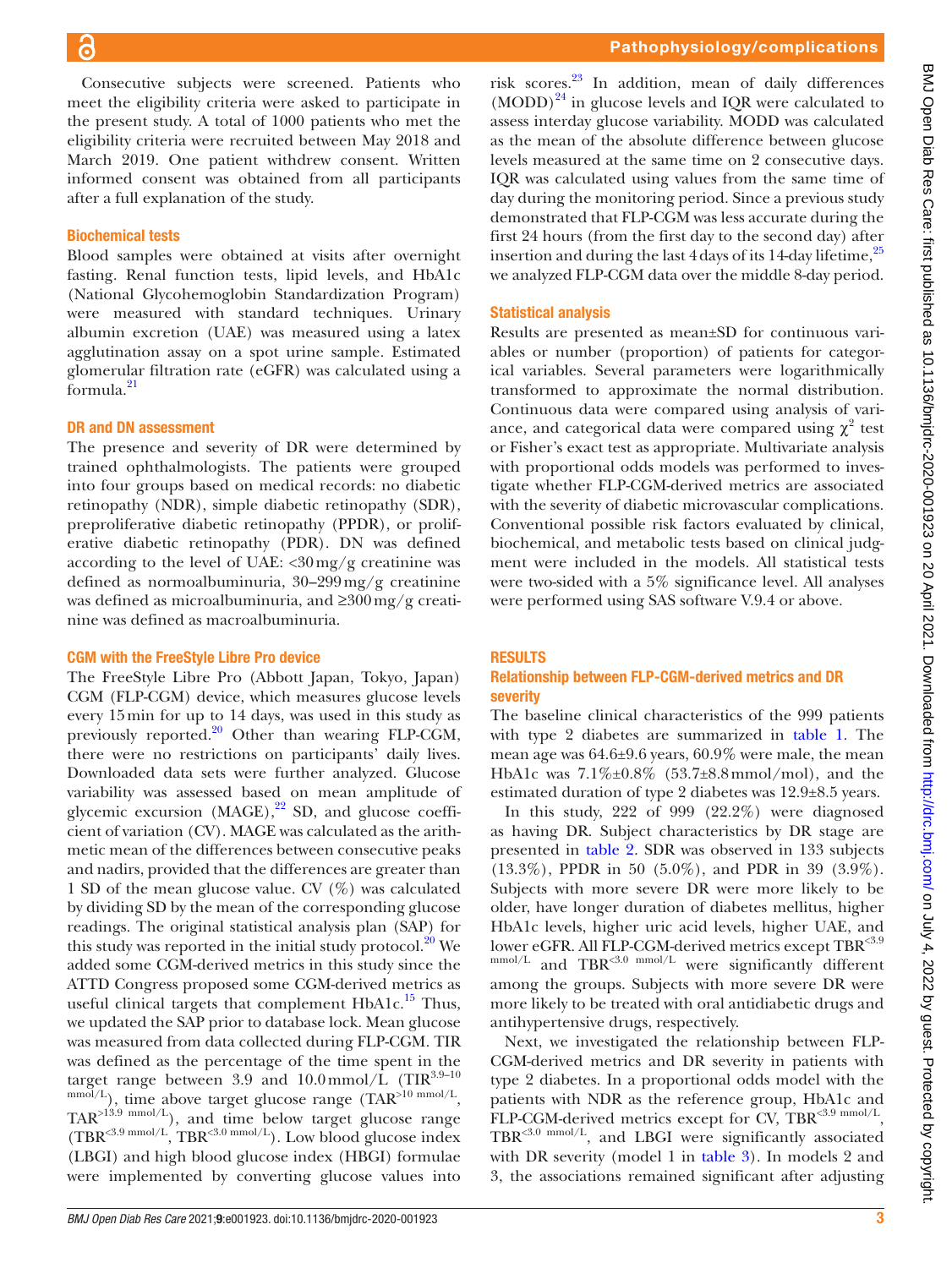<span id="page-3-0"></span>

| Table 1<br>Patient demographic and background<br>characteristics |                          |
|------------------------------------------------------------------|--------------------------|
| Parameter                                                        |                          |
| Age (years)                                                      | $64.6 \pm 9.6$ (n=999)   |
| Male gender (%)                                                  | 608 (60.9)               |
| BMI ( $\text{kg/m}^2$ )                                          | 24.6±3.9 (n=999)         |
| Estimated duration of diabetes $12.9 \pm 8.5$ (n=999)<br>(years) |                          |
| Systolic blood pressure (mm<br>Hg)                               | $131.2 \pm 14.8$ (n=999) |
| Diastolic blood pressure (mm<br>Hg)                              | 75.5±11.0 (n=999)        |
| HbA1c (%)                                                        | $7.1 \pm 0.8$ (n=999)    |
| HbA1c (mmol/mol)                                                 | 53.7±8.8 (n=999)         |
| Total cholesterol (mmol/L)                                       | $4.81 \pm 0.82$ (n=964)  |
| LDL cholesterol (mmol/L)                                         | $2.67 \pm 0.69$ (n=990)  |
| HDL cholesterol (mmol/L)                                         | $1.56 \pm 0.41$ (n=998)  |
| Triglycerides (mmol/L)                                           | $1.4 \pm 0.9$ (n=999)    |
| Uric acid (µmol/L)                                               | 307.4±73.0 (n=994)       |
| Estimated glomerular filtration<br>rate (mL/min/1.73 $m2$ )      | 73.4±20.6 (n=999)        |
| Use of oral glucose-lowering<br>agents (%)                       | 894 (89.5)               |
| Metformin (%)                                                    | 543 (54.4)               |
| Sulfonylureas (%)                                                | 127(12.7)                |
| Glinides (%)                                                     | 68 (6.8)                 |
| Dipeptidyl peptidase-4<br>inhibitors (%)                         | 577 (57.8)               |
| Sodium-glucose<br>cotransporter-2 inhibitors (%)                 | 231 (23.1)               |
| Thiazolidinediones (%)                                           | 143 (14.3)               |
| $\alpha$ -glucosidase inhibitors (%)                             | 172 (17.2)               |
| Glucagon-like peptide-1<br>antagonists (%)                       | 74 (7.4)                 |
| Insulin $(%)$                                                    | 158 (15.8)               |
| Use of antihypertensive drugs                                    | 483 (48.3)               |
| ACE inhibitors (%)                                               | 28 (2.8)                 |
| Angiotensin II receptor<br>blockers (%)                          | 390 (39.0)               |
| Calcium channel blockers (%)                                     | 273 (27.3)               |
| Diuretic drugs (%)                                               | 57 (5.7)                 |
| $\alpha$ -adrenergic receptor<br>antagonists (%)                 | 19 (1.9)                 |
| $\beta$ -adrenergic receptor<br>antagonists (%)                  | 33(3.3)                  |
| Use of lipid-lowering agents<br>$(\% )$                          | 595 (59.7)               |
| Statins (%)                                                      | 508 (51.0)               |
| Ezetimibe (%)                                                    | 107 (10.7)               |

Continued

#### Parameter Use of antithrombotic agents (%) 64 (6.4) Antiplatelet agents (%) 50 (5.0) Anticoagulants (%) 15 (1.5) FLP-CGM-derived metrics Mean glucose (mmol/L)  $7.80 \pm 1.79$  (n=999) SD (mmol/L) 2.04±0.63 (n=999)  $CV(%)$  26.2 $\pm$ 5.79 (n=999) MAGE (mmol/L) 5.46±2.00 (n=999) TIR<sup>3.9–10 mmol/L</sup> (%) 78.9±18.6 (n=999) TAR<sup>>10 mmol/L</sup> (%) 19.0±19.2 (n=999) TAR<sup>>13.9 mmol/L</sup> (%) 3.85±9.31 (n=999) TBR<sup><3.9 mmol/L</sup> (%) 2.16±4.71 (n=999) TBR<sup><3.0 mmol/L</sup> (%) 0.33±1.53 (n=999) LBGI 1.56±1.67 (n=999) HBGI 5.58±4.64 (n=999) MODD (mmol/L) 1.73±0.64 (n=999) IQR (mmol/L) 2.14±0.81 (n=999) Table 1 Continued

Data are mean±SDor number of patients (%).

BMI, body mass index; CV, coefficient of variation; FLP-CGM, FreeStyle Libre Pro continuous glucose monitoring device; HbA1c, hemoglobin A1c; HBGI, high blood glucose index; HDL, high-density lipoprotein; LBGI, low blood glucose index; LDL, low-density lipoprotein; MAGE, mean amplitude of glycemic excursions; MODD, mean of daily differences; TAR, time above range; TBR, time below range; TIR, time in range.

for age, gender, body mass index (BMI), duration of diabetes, systolic blood pressure, lipid parameters, uric acid, eGFR, UAE, smoking, alcohol consumption, use of insulin therapy, use of ACE inhibitors and/or angiotensin II receptor blockers (ARBs), use of statins, and use of antiplatelet agents [\(table](#page-4-0) 2). However, we did not find any significant associations between FLP-CGM-derived metrics and DR severity after adjusting for HbA1c in addition to parameters included in model 3 (model 4 in [table](#page-6-0) 3).

#### Relationship between FLP-CGM-derived metrics and albuminuria severity

Of 999 subjects, 729 (73.0%) were classified as having normoalbuminuria, 203 (20.3%) were classified as having microalbuminuria, and 67 (6.7%) were classified as having macroalbuminuria. The clinical characteristics of the study participants stratified by albuminuria status are summarized in [table](#page-7-0) 4. Subjects with more severe albuminuria were more likely to have longer duration of diabetes mellitus, higher BMI, higher prevalence of DR, higher HbA1c levels, higher triglyceride levels, higher uric acid levels, lower high-density lipoprotein levels, and lower eGFR. Among the groups, there were significant differences in most FLP-CGM-derived metrics, except for

Fibrates (%) 41 (4.1)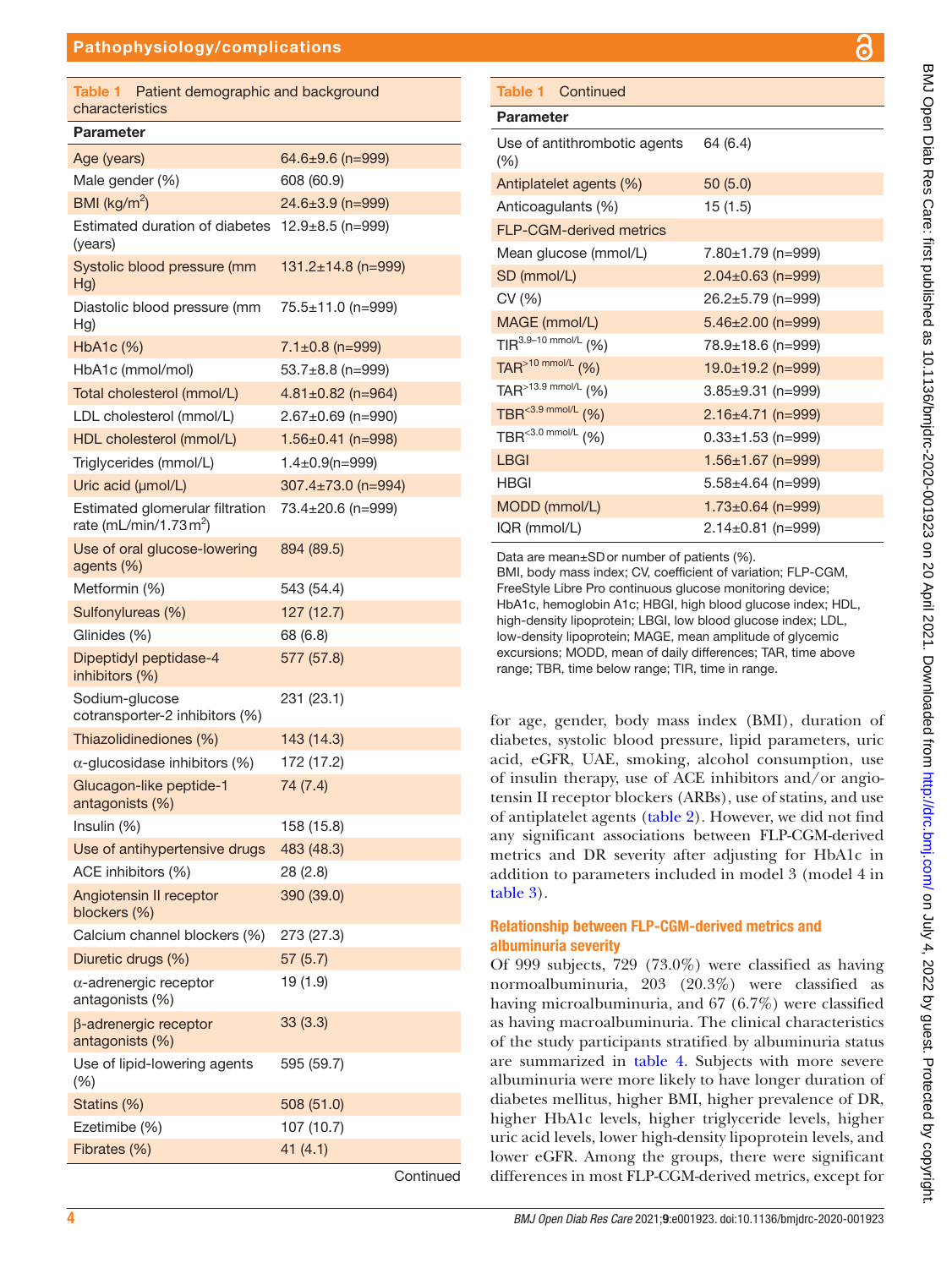<span id="page-4-0"></span>

| Table 2 Patient demographic and background characteristics by diabetic retinopathy stage |                         |                         |                         |                        |         |
|------------------------------------------------------------------------------------------|-------------------------|-------------------------|-------------------------|------------------------|---------|
| <b>Parameter</b>                                                                         | <b>NDR</b><br>$(n=777)$ | <b>SDR</b><br>$(n=133)$ | <b>PPDR</b><br>$(n=50)$ | <b>PDR</b><br>$(n=39)$ | P value |
| Age (years)                                                                              | $64.1 \pm 9.8$          | $65.3 + 9.6$            | $67.3 \pm 8.5$          | $66.6 \pm 7.2$         | 0.039   |
| Male gender (%)                                                                          | 482 (62.0)              | 84 (63.2)               | 23 (46.0)               | 19 (48.7)              | 0.050   |
| BMI ( $\text{kg/m}^2$ )                                                                  | $24.6 \pm 3.8$          | $24.7 \pm 3.8$          | $24.4 \pm 4.1$          | $25.1 \pm 4.3$         | 0.838   |
| Estimated duration of diabetes (years)                                                   | $11.8 + 8.0$            | $15.6 \pm 8.9$          | $17.5 + 9.6$            | $19.1 + 9.6$           | < 0.001 |
| Systolic blood pressure (mm Hg)                                                          | $130.9 + 15.1$          | $133.1 \pm 14.0$        | $132.3 \pm 13.9$        | $130.3 \pm 14.4$       | 0.403   |
| Diastolic blood pressure (mm Hg)                                                         | $75.6 \pm 11.3$         | $76.5 \pm 10.2$         | $71.9 + 9.7$            | $75.5 \pm 10.4$        | 0.089   |
| HbA1c (%)                                                                                | $7.0 \pm 0.8$           | $7.2 \pm 0.9$           | $7.6 \pm 0.9$           | $7.6 \pm 1.1$          | < 0.001 |
| HbA1c (mmol/mol)                                                                         | $52.8 \pm 8.2$          | $55.2 + 9.4$            | $59.1 \pm 9.6$          | $59.8 \pm 11.8$        | < 0.001 |
| Total cholesterol (mmol/L)                                                               | $4.87 \pm 0.81$         | $4.55 \pm 0.79$         | $4.51 \pm 0.63$         | $4.81 \pm 0.96$        | < 0.001 |
| LDL cholesterol (mmol/L)                                                                 | $2.71 \pm 0.68$         | $2.54 \pm 0.67$         | $2.45 \pm 0.78$         | $2.57 \pm 0.65$        | 0.005   |
| HDL cholesterol (mmol/L)                                                                 | $1.57 \pm 0.41$         | $1.51 \pm 0.33$         | $1.57 \pm 0.37$         | $1.57 \pm 0.49$        | 0.450   |
| Triglycerides (mmol/L)                                                                   | $1.4 \pm 0.9$           | $1.1 \pm 0.6$           | $1.5 + 1.2$             | $1.5 + 1.0$            | 0.029   |
| Uric acid (µmol/L)                                                                       | $306.6 \pm 72.3$        | $315.4 \pm 72.7$        | $278.1 \pm 71.3$        | $333.9 \pm 78.1$       | 0.002   |
| Estimated glomerular filtration rate (mL/min/1.73 m <sup>2</sup> )                       | $75 + 20$               | $72 + 24$               | $68 + 18$               | $58 + 25$              | < 0.001 |
| Urinary albumin excretion (mg/g creatinine)                                              | $67.9 \pm 254$          | 73.6±206                | $212 \pm 464$           | 607±1261               | < 0.001 |
| Use of oral glucose-lowering agents                                                      | 677 (87.1)              | 129 (97)                | 49 (98)                 | 39 (100)               | < 0.001 |
| Metformin (%)                                                                            | 402 (51.7)              | 93 (69.9)               | 34(68.0)                | 14 (35.9)              | < 0.001 |
| Sulfonylureas (%)                                                                        | 89 (11.5)               | 20(15.0)                | 8(16.0)                 | 10 (25.6)              | 0.044   |
| Glinides (%)                                                                             | 40(5.1)                 | 12(9.0)                 | 9(18.0)                 | 7(17.9)                | < 0.001 |
| Dipeptidyl peptidase-4 inhibitors (%)                                                    | 435 (56.0)              | 87 (65.4)               | 31(62.0)                | 24 (61.5)              | 0.188   |
| Sodium-glucose cotransporter-2 inhibitors (%)                                            | 167(21.5)               | 34(25.6)                | 19(38.0)                | 11(28.2)               | 0.038   |
| Thiazolidinediones (%)                                                                   | 100 (12.9)              | 23 (17.3)               | 13(26.0)                | 7 (17.9)               | 0.041   |
| $\alpha$ -glucosidase inhibitors (%)                                                     | 117(15.1)               | 39(29.3)                | 10(20.0)                | 6(15.4)                | < 0.001 |
| Glucagon-like peptide-1 receptor agonists (%)                                            | 36 (4.6)                | 18 (13.5)               | 11(22.0)                | 9(23.1)                | < 0.001 |
| Insulin (%)                                                                              | 94(12.1)                | 31(23.3)                | 13(26.0)                | 20(51.3)               | < 0.001 |
| Use of antihypertensive drugs                                                            | 346 (44.5)              | 79 (59.4)               | 29(58.0)                | 29 (74.4)              | < 0.001 |
| ACE inhibitors (%)                                                                       | 19(2.4)                 | 5(3.8)                  | 2(4.0)                  | 2(5.1)                 | 0.323   |
| Angiotensin II receptor blockers (%)                                                     | 278 (35.8)              | 67 (50.4)               | 22 (44.0)               | 23 (59.0)              | < 0.001 |
| Calcium channel blockers (%)                                                             | 193 (24.8)              | 44 (33.1)               | 19(38.0)                | 17(43.6)               | 0.005   |
| Diuretic drugs (%)                                                                       | 35(4.5)                 | 13(9.8)                 | 3(6.0)                  | 6(15.4)                | 0.006   |
| $\alpha$ -adrenergic receptor antagonists (%)                                            | 13(1.7)                 | 4(3.0)                  | 1(2.0)                  | 1(2.6)                 | 0.455   |
| $\beta$ -adrenergic receptor antagonists (%)                                             | 26(3.3)                 | 4(3.0)                  | 1(2.0)                  | 2(5.1)                 | 1.000   |
| Use of lipid-lowering agents (%)                                                         | 450 (58.1)              | 93 (69.9)               | 35 (70.0)               | 17 (43.6)              | 0.005   |
| Statins (%)                                                                              | 386 (49.8)              | 73 (54.9)               | 32 (64.0)               | 17 (43.6)              | 0.140   |
| Ezetimibe (%)                                                                            | 76 (9.8)                | 23(17.3)                | 5(10.0)                 | 3(7.7)                 | 0.089   |
| Fibrates (%)                                                                             | 31(4)                   | 6(4.5)                  | 4(8.0)                  | 0(0.0)                 | 0.298   |
| Use of antithrombotic agents (%)                                                         | 48 (6.2)                | 8(6.0)                  | 5(10.0)                 | 3(7.7)                 | 0.623   |
| Antiplatelet agents (%)                                                                  | 36 (4.6)                | 8(6.0)                  | 5(10.0)                 | 1(2.6)                 | 0.297   |
| Anticoagulants (%)                                                                       | 13(1.7)                 | 0(0.0)                  | 0(0.0)                  | 2(5.1)                 | 0.110   |
| FLP-CGM-derived metrics                                                                  |                         |                         |                         |                        |         |
| Mean glucose (mmol/L)                                                                    | $7.66 \pm 1.71$         | $8.09 \pm 1.77$         | $8.55 \pm 2.06$         | $8.61 \pm 2.48$        | < 0.001 |
| SD (mmol/L)                                                                              | $2.00 \pm 0.60$         | $2.07 \pm 0.61$         | $2.20 \pm 0.72$         | $2.46 \pm 0.80$        | < 0.001 |
| CV (%)                                                                                   | $26.2 \pm 5.84$         | $25.5 \pm 5.38$         | $25.9 \pm 5.72$         | $28.8 \pm 5.66$        | 0.019   |
| MAGE (mmol/L)                                                                            | $5.36 \pm 1.93$         | $5.43 \pm 1.76$         | $5.93 \pm 2.39$         | $6.82 \pm 2.99$        | < 0.001 |
|                                                                                          |                         |                         |                         |                        |         |

BMJ Open Diab Res Care: first published as 10.1136/bmjdrc-2020-001923 on 20 April 2021. Downloaded from http://drc.bmj.com/ on July 4, 2022 by guest. Protected by copyright. BMJ Open Diab Res Care: first published as 10.1136/bmjdrc-2020-001923 on 20 April 2021. Downloaded from <http://drc.bmj.com/> on July 4, 2022 by guest. Protected by copyright.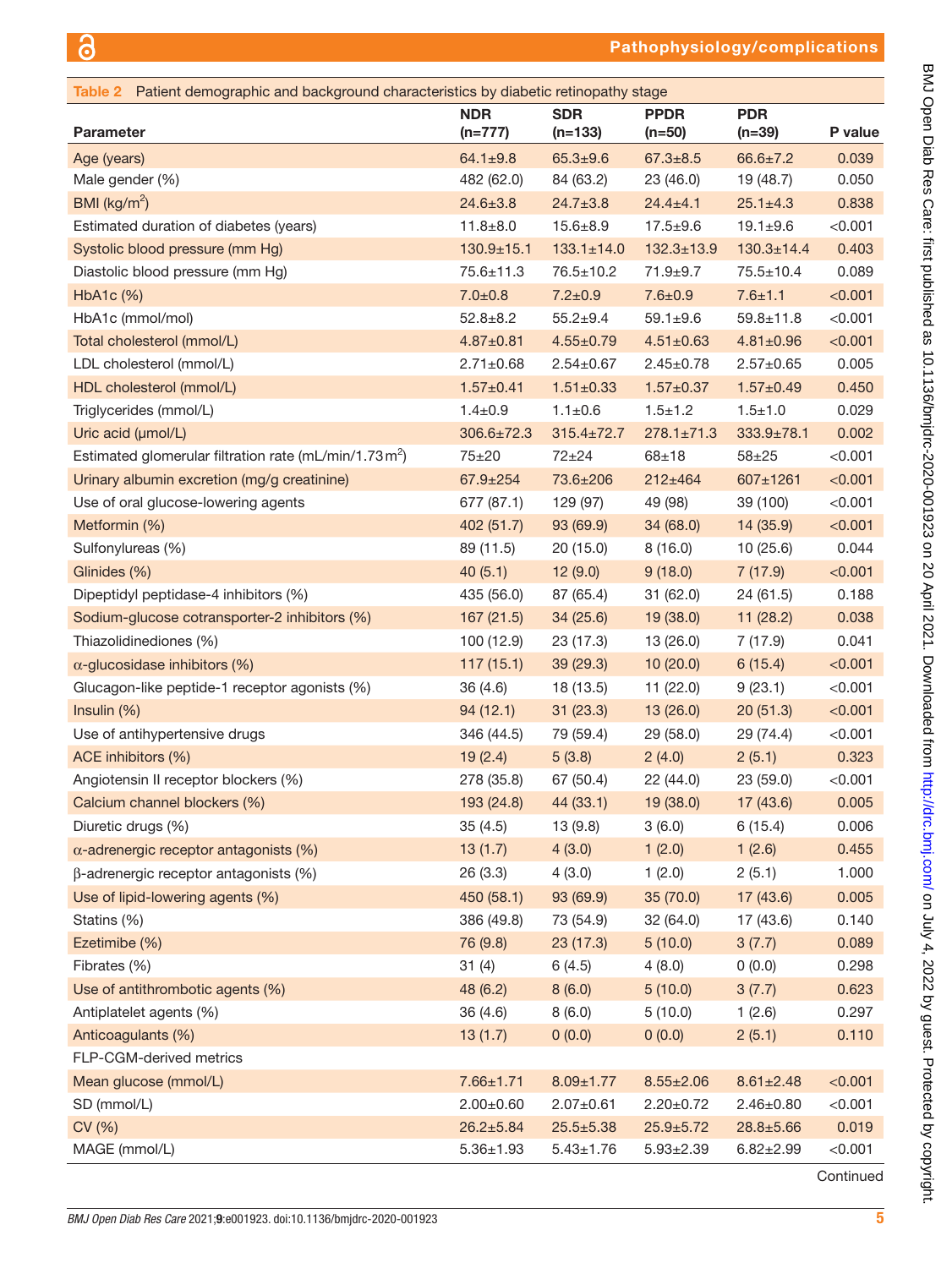| <b>Parameter</b>                     | <b>NDR</b><br>$(n=777)$ | <b>SDR</b><br>$(n=133)$ | <b>PPDR</b><br>$(n=50)$ | <b>PDR</b><br>$(n=39)$ | P value |
|--------------------------------------|-------------------------|-------------------------|-------------------------|------------------------|---------|
| $TIR^{3.9-10 \text{ mmol/L}}$ (%)    | $80.4 \pm 17.6$         | $76.3 \pm 19.8$         | $70.3 \pm 22.8$         | $68.9 \pm 21.9$        | < 0.001 |
| TAR $>10$ mmol/L (%)                 | $17.4 \pm 18.0$         | $22.2 \pm 20.7$         | $27.6 \pm 24.5$         | $27.8 \pm 22.8$        | < 0.001 |
| TAR <sup>&gt;13.9 mmol/L</sup> $(%)$ | $3.28 \pm 8.64$         | $4.41 \pm 9.20$         | $7.55 \pm 10.9$         | $8.51 \pm 16.0$        | < 0.001 |
| TBR <sup>&lt;3.9 mmol/L</sup> $(%)$  | $2.21 \pm 4.93$         | $1.56 \pm 3.33$         | $2.08 + 4.28$           | $3.29 \pm 4.72$        | 0.210   |
| TBR <sup>&lt;3.0 mmol/L</sup> $(%)$  | $0.350 \pm 1.67$        | $0.11 \pm 0.36$         | $0.27 \pm 0.77$         | $0.68 + 1.59$          | 0.178   |
| <b>LBGI</b>                          | $1.60 + 1.72$           | $1.25 \pm 1.20$         | $1.31 \pm 1.44$         | $2.16 + 1.99$          | 0.010   |
| <b>HBGI</b>                          | $5.26 \pm 4.35$         | $5.99 \pm 4.50$         | $7.26 \pm 5.29$         | $8.38 \pm 7.58$        | < 0.001 |
| MODD (mmol/L)                        | $1.69 + 0.61$           | $1.78 \pm 0.56$         | $1.95 \pm 0.66$         | $2.34 \pm 1.00$        | < 0.001 |
| IQR (mmol/L)                         | $2.09 \pm 0.79$         | $2.16 \pm 0.72$         | $2.33 \pm 0.76$         | $2.95 \pm 1.20$        | < 0.001 |

Continuous data were compared using analysis of variance. Categorical data were compared using  $\chi^2$  test or Fisher's exact test as appropriate.

BMI, body mass index; CV, coefficient of variation; FLP-CGM, FreeStyle Libre Pro continuous glucose monitoring device; HbA1c, hemoglobin A1c; HBGI, high blood glucose index; HDL, high-density lipoprotein; LBGI, low blood glucose index; LDL, low-density lipoprotein; MAGE, mean amplitude of glycemic excursions; MODD, mean of daily differences; NDR, no diabetic retinopathy; PDR, proliferative diabetic retinopathy; PPDR, preproliferative diabetic retinopathy; SDR, simple retinopathy; TAR, time above range; TBR, time below range; TIR, time in range.

CV, TBR<sup><3.9 mmol/L</sup>, TBR<sup><3.0 mmol/L</sup>, and LBGI. Subjects with more severe albuminuria were more likely to be treated with sodium-glucose cotransporter-2 (SGLT-2) inhibitors, glucagon-like peptide-1 (GLP-1) receptor agonists, and insulin, as well as antihypertensive drugs such as calcium channel blockers, ACE inhibitors, and ARBs.

Next, we investigated the relationship between FLP-CGM-derived metrics and albuminuria severity. In a proportional odds model with the patients with normoalbuminuria as the reference group, most FLP-CGMderived metrics except for CV, TBR<3.9 mmol/L, TBR<3.0 mmol/L, and LBGI were significantly associated with albuminuria severity (model 1), as shown in [table](#page-9-0) 5. In models 2 and 3, most FLP-CGM-derived metrics, except for CV, TBR<sup><3.9 mmol/L</sup>, TBR<sup><3.0 mmol/L</sup>, and LBGI were significantly associated with albuminuria severity after adjusting for age, gender, BMI, duration of diabetes, systolic blood pressure, lipid parameters, uric acid, eGFR, smoking, alcohol consumption, use of insulin therapy, use of ACE inhibitors and/or ARBs, use of statins, use of antiplatelet agents, and presence of DR. Associations between FLP-CGM-derived metrics and albuminuria severity remained significant after adjusting for HbA1c and parameters included in model 3 (model 4 in [table](#page-9-0) 5). We performed multiple linear regression with logarithmic-transformed UAE as the dependent variable to further examine the association between UAE and CGM-derived metrics. Similar findings were obtained (data not shown). Thus, these metrics are predictive factors for the severity of albuminuria independent of HbA1c levels.

#### **DISCUSSION**

In this study, we demonstrated that most FLP-CGMderived metrics related to intraday and interday glucose

variability are significantly associated with the severity of DR or albuminuria, even after adjusting for various risk factors in 999 outpatients with type 2 diabetes. Notably, these metrics remain predictive factors for determining the severity of albuminuria after adjusting for HbA1c levels.

A pooled subanalysis of population-based studies demonstrated that the prevalence of any DR in patients with diabetes during 2000–2008 was substantially lower than the prevalence observed before  $2000<sup>26</sup>$  The relative reduction in the prevalence of any DR from 49.6% to 24.8% may reflect improvements in medical care and management of diabetes and DR-related risk factors, including blood pressure, as well as early disease identification and medical provider awareness. In that study,  $26$ the prevalence of any DR and PDR in patients with type 2 diabetes during 1980–2008 was 27.2% and 2.6%, respectively. Our study demonstrated that the prevalence of any DR was 22.2% and PDR was 3.9%. Given that risk factors for DR such as blood glucose and blood pressure were relatively well controlled in our study, the prevalence of DR in our study is reasonable.

The Japan Diabetes Complications Study demonstrated that HbA1c is the strongest risk factor for development and progression of DR, while longer duration of diabetes, systolic blood pressure, and BMI are positively associated with incident  $DR<sup>27</sup>$  In fact, previous studies have demonstrated that improvement in HbA1c levels is associated with reduced risk of DR development and progression in patients with type 2 diabetes. $67$  In accordance with those findings, our study indicated that HbA1c is positively associated with DR severity, even after adjusting for several risk factors. On the other hand, a recent study demonstrated that  $\text{TIR}^{3.9-10 \text{ mmol/L}}$  based on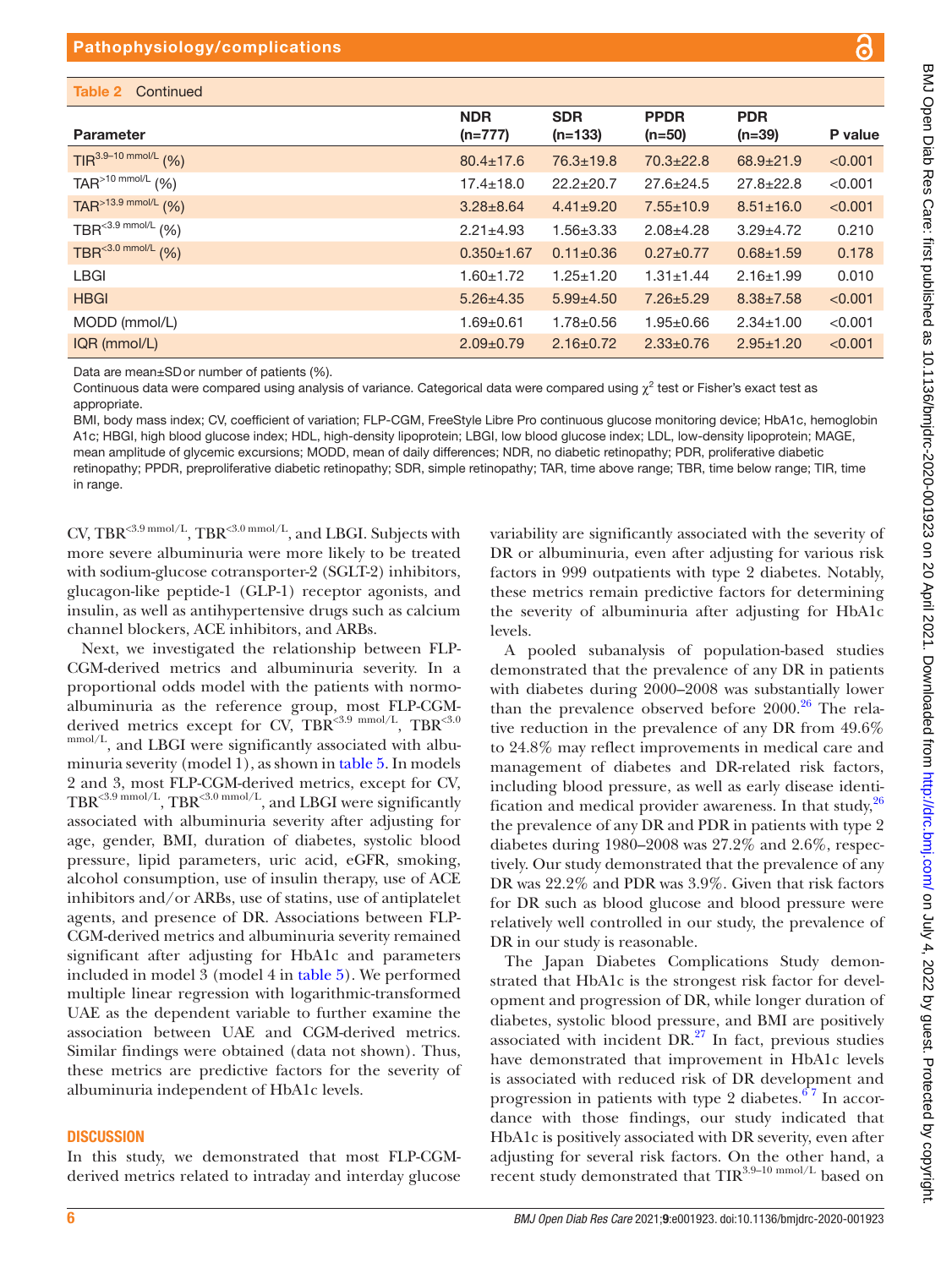<span id="page-6-0"></span>

| Table 3<br>and diabetic retinopathy severity | Associations between FLP-CGM-derived metrics |               |
|----------------------------------------------|----------------------------------------------|---------------|
| <b>Parameter</b>                             | OR (95% CI)                                  | P value       |
| Mean glucose (1 mmol/L increase)             |                                              |               |
| Model 1                                      | 1.21 (1.12 to 1.30)                          | $<$ 0.001 $<$ |
| Model 2                                      | 1.20 (1.10 to 1.29)                          | < 0.001       |
| Model 3                                      | 1.22 (1.11 to 1.33)                          | < 0.001       |
| Model 4                                      | 1.07 (0.94 to 1.22)                          | 0.311         |
| SD (mmol/L) (1 mmol/L increase)              |                                              |               |
| Model 1                                      | 1.57 (1.26 to 1.96)                          | < 0.001       |
| Model 2                                      | 1.36 (1.08 to 1.71)                          | 0.010         |
| Model 3                                      | 1.30 (1.00 to 1.69)                          | 0.049         |
| Model 4                                      | 0.97 (0.72 to 1.31)                          | 0.842         |
| CV (%) (1% increase)                         |                                              |               |
| Model 1                                      | 1.00 (0.98 to 1.03)                          | 0.747         |
| Model 2                                      | 0.99 (0.96 to 1.01)                          | 0.365         |
| Model 3                                      | 0.98 (0.95 to 1.00)                          | 0.089         |
| Model 4                                      | $0.98(0.95 \text{ to } 1.01)$                | 0.170         |
| MAGE (1 mmol/L increase)                     |                                              |               |
| Model 1                                      | 1.13 (1.05 to 1.21)                          | < 0.001       |
| Model 2                                      | 1.10 (1.03 to 1.18)                          | 0.007         |
| Model 3                                      | 1.10 (1.02 to 1.19)                          | 0.015         |
| Model 4                                      | 1.03 (0.94 to 1.12)                          | 0.531         |
| TIR <sup>3.9-10 mmol/L</sup> (10% increase)  |                                              |               |
| Model 1                                      | 0.83 (0.77 to 0.89)                          | < 0.001       |
| Model 2                                      | 0.85 (0.79 to 0.91)                          | < 0.001       |
| Model 3                                      | 0.85 (0.78 to 0.93)                          | < 0.001       |
| Model 4                                      | 0.97 (0.86 to 1.09)                          | 0.616         |
| TAR <sup>&gt;10 mmol/L</sup> (1% increase)   |                                              |               |
| Model 1                                      | 1.02 (1.01 to 1.04)                          | < 0.001       |
| Model 2                                      | 1.02 (1.01 to 1.02)                          | < 0.001       |
| Model 3                                      | 1.02 (1.01 to 1.03)                          | < 0.001       |
| Model 4                                      | 1.01 (0.99 to 1.02)                          | 0.371         |
| TAR <sup>&gt;13.9 mmol/L</sup> (1% increase) |                                              |               |
| Model 1                                      | 1.03 (1.01 to 1.04)                          | < 0.001       |
| Model 2                                      | 1.03 (1.01 to 1.04)                          | < 0.001       |
| Model 3                                      | 1.03 (1.01 to 1.05)                          | < 0.001       |
| Model 4                                      | 1.01 (0.99 to 1.03)                          | 0.541         |
| TBR<3.9 mmol/L (1% increase)                 |                                              |               |
| Model 1                                      | 0.99 (0.96 to 1.03)                          | 0.677         |
| Model 2                                      | 0.99 (0.95 to 1.02)                          | 0.397         |
| Model 3                                      | 0.96 (0.93 to 0.99)                          | 0.028         |
| Model 4                                      | 0.98 (0.94 to 1.01)                          | 0.238         |
| TBR<3.0 mmol/L (1% increase)                 |                                              |               |
| Model 1                                      | 0.96 (0.85 to 1.08)                          | 0.499         |
| Model 2                                      | 0.94 (0.83 to 1.06)                          | 0.288         |
| Model 3                                      | 0.84 (0.72 to 0.97)                          | 0.020         |

Continued

#### Pathophysiology/complications

| University Creat Chara Create is the fact of the state of the state of the create Create Create Create Create is the fact of the state of the create create of the create of the create of the create of the create of the cre<br>)<br>)<br>)<br>) |
|----------------------------------------------------------------------------------------------------------------------------------------------------------------------------------------------------------------------------------------------------|
|                                                                                                                                                                                                                                                    |
|                                                                                                                                                                                                                                                    |
|                                                                                                                                                                                                                                                    |
|                                                                                                                                                                                                                                                    |
|                                                                                                                                                                                                                                                    |
|                                                                                                                                                                                                                                                    |
|                                                                                                                                                                                                                                                    |
|                                                                                                                                                                                                                                                    |
|                                                                                                                                                                                                                                                    |
|                                                                                                                                                                                                                                                    |
|                                                                                                                                                                                                                                                    |
|                                                                                                                                                                                                                                                    |
|                                                                                                                                                                                                                                                    |
|                                                                                                                                                                                                                                                    |
|                                                                                                                                                                                                                                                    |
| .<br>.                                                                                                                                                                                                                                             |
|                                                                                                                                                                                                                                                    |
|                                                                                                                                                                                                                                                    |
| <b>UUD DDAD DDAD</b>                                                                                                                                                                                                                               |
|                                                                                                                                                                                                                                                    |
|                                                                                                                                                                                                                                                    |
|                                                                                                                                                                                                                                                    |
|                                                                                                                                                                                                                                                    |
|                                                                                                                                                                                                                                                    |
| -<br>-<br>-<br>><br>><br>>                                                                                                                                                                                                                         |
|                                                                                                                                                                                                                                                    |
|                                                                                                                                                                                                                                                    |
| $\overline{ }$                                                                                                                                                                                                                                     |
| りんこ こくりょうしゃ                                                                                                                                                                                                                                        |
|                                                                                                                                                                                                                                                    |
|                                                                                                                                                                                                                                                    |
|                                                                                                                                                                                                                                                    |
|                                                                                                                                                                                                                                                    |
| ism<br>P                                                                                                                                                                                                                                           |
|                                                                                                                                                                                                                                                    |
|                                                                                                                                                                                                                                                    |
|                                                                                                                                                                                                                                                    |
|                                                                                                                                                                                                                                                    |
| <b>SIMPLE STATES (SIMPLE)</b>                                                                                                                                                                                                                      |
|                                                                                                                                                                                                                                                    |
|                                                                                                                                                                                                                                                    |
|                                                                                                                                                                                                                                                    |
| .<br>.<br>.<br>.                                                                                                                                                                                                                                   |
|                                                                                                                                                                                                                                                    |
| - 1 くーー<br>く<br>)<br>)<br>)                                                                                                                                                                                                                        |
|                                                                                                                                                                                                                                                    |
|                                                                                                                                                                                                                                                    |
|                                                                                                                                                                                                                                                    |
|                                                                                                                                                                                                                                                    |
| ׇ֚֡                                                                                                                                                                                                                                                |
|                                                                                                                                                                                                                                                    |
|                                                                                                                                                                                                                                                    |
|                                                                                                                                                                                                                                                    |
|                                                                                                                                                                                                                                                    |
|                                                                                                                                                                                                                                                    |
|                                                                                                                                                                                                                                                    |
|                                                                                                                                                                                                                                                    |

| <b>Table 3 Continued</b>      |                       |         |
|-------------------------------|-----------------------|---------|
| <b>Parameter</b>              | OR (95% CI)           | P value |
| Model 4                       | $0.88$ (0.77 to 1.01) | 0.071   |
| LBGI (1-unit increase)        |                       |         |
| Model 1                       | $0.95$ (0.86 to 1.04) | 0.268   |
| Model 2                       | 0.92 (0.84 to 1.02)   | 0.097   |
| Model 3                       | 0.84 (0.76 to 0.94)   | 0.002   |
| Model 4                       | 0.91 (0.82 to 1.01)   | 0.069   |
| <b>HBGI (1-unit increase)</b> |                       |         |
| Model 1                       | 1.07 (1.04 to 1.10)   | < 0.001 |
| Model 2                       | 1.06 (1.03 to 1.09)   | < 0.001 |
| Model 3                       | 1.06 (1.03 to 1.10)   | < 0.001 |
| Model 4                       | 1.01 (0.96 to 1.06)   | 0.745   |
| MODD (1 mmol/L increase)      |                       |         |
| Model 1                       | 1.84 (1.49 to 2.26)   | < 0.001 |
| Model 2                       | 1.75 (1.41 to 2.18)   | < 0.001 |
| Model 3                       | 1.67 (1.28 to 2.19)   | < 0.001 |
| Model 4                       | 1.27 (0.93 to 1.74)   | 0.126   |
| IQR (1 mmol/L increase)       |                       |         |
| Model 1                       | 1.50 (1.28 to 1.77)   | < 0.001 |
| Model 2                       | 1.48 (1.24 to 1.75)   | < 0.001 |
| Model 3                       | 1.42 (1.15 to 1.76)   | 0.001   |
| Model 4                       | 1.11 (0.87 to 1.43)   | 0.399   |
|                               |                       |         |

| HbA1c (1% increase) |                     |         |
|---------------------|---------------------|---------|
| Model 1             | 1.76 (1.48 to 2.08) | < 0.001 |
| Model 2             | 1.62 (1.35 to 1.94) | < 0.001 |
| Model 3             | 1.66 (1.35 to 2.04) | < 0.001 |
|                     |                     |         |

Model 1: crude.

Model 2: adjusted for age, gender, BMI, and duration of diabetes. Model 3: adjusted for variables in model 2 plus systolic blood pressure, total cholesterol, HDL cholesterol, logarithm of triglycerides, serum uric acid, estimated glomerular filtration rate, logarithm of urinary albumin excretion, smoker, alcohol consumption, use of insulin therapy, use of ACE inhibitors and/ or angiotensin II receptor blockers, use of statins, and use of antiplatelet agents.

Model 4: adjusted for variables in model 3 plus HbA1c. BMI, body mass index; CV, coefficient of variation; FLP-CGM, FreeStyle Libre Pro continuous glucose monitoring; HbA1c, hemoglobin A1c; HBGI, high blood glucose index; HDL, highdensity lipoprotein; LBGI, low blood glucose index; MAGE, mean amplitude of glycemic excursions; MODD, mean of daily differences; TAR, time above range; TBR, time below range; TIR, time in range.

seven-point glucose testing is inversely associated with the risk of DR progression in patients with type 1 diabetes.<sup>[28](#page-11-21)</sup> Similarly, another cross-sectional study demonstrated that CGM-derived  $TIR<sup>3.9-10</sup>$  mmol/L is inversely associated with DR severity, independent of HbA1c levels in patients with type 2 diabetes.<sup>[17](#page-11-22)</sup> Our study also demonstrated that FLP-CGM-derived  $TIR^{3.9-10.0 \text{ mmol/L}}$  is inversely associated with DR severity, even after adjusting for several possible risk factors in patients with type 2 diabetes. However,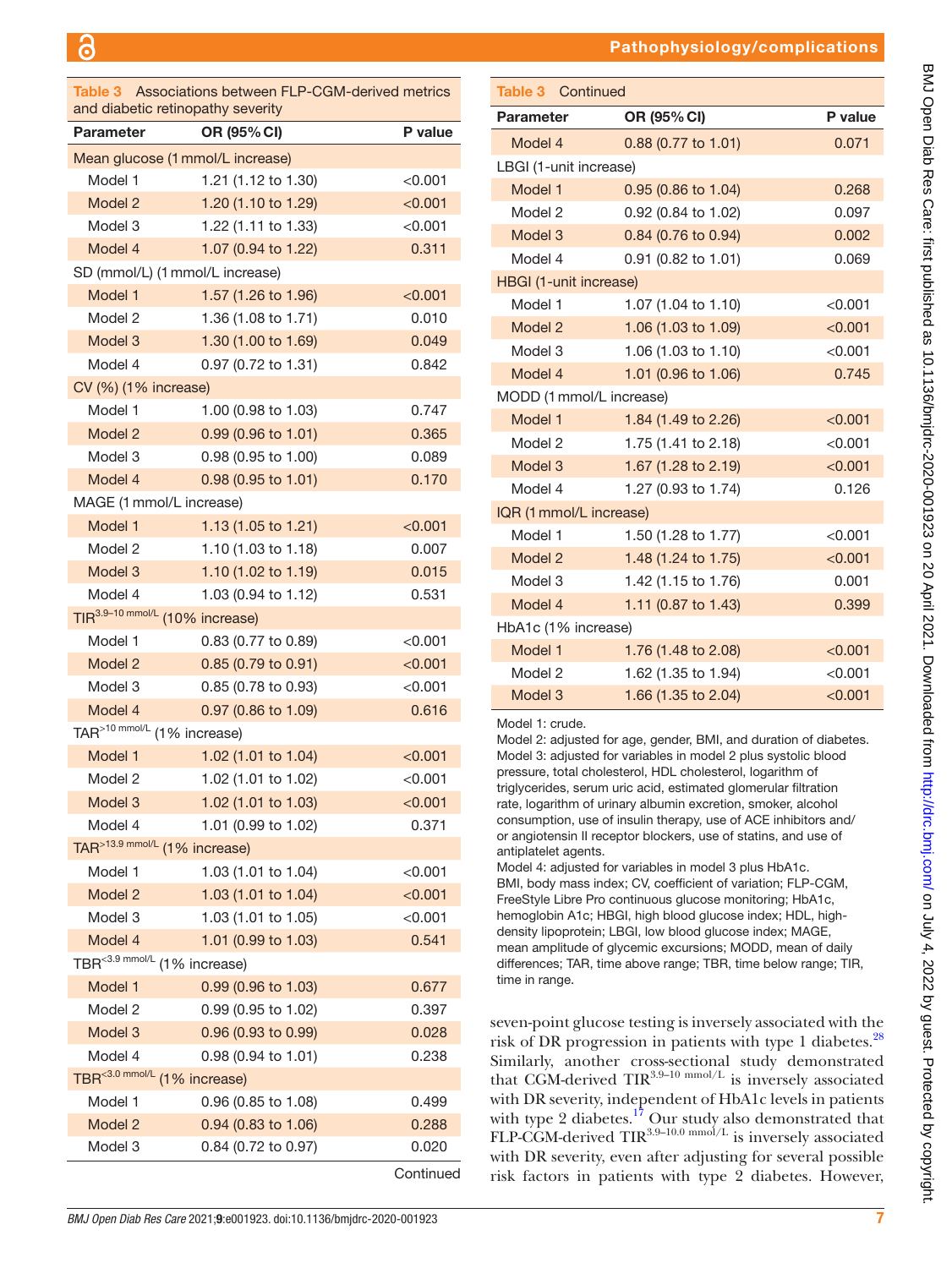$\mathbf{\overline{\omega}}$ 

<span id="page-7-0"></span>

| <b>Parameter</b>                                         | Normoalbuminuria Microalbuminuria<br>$(n=729)$ | $(n=203)$        | Macroalbuminuria<br>$(n=67)$ | P value |
|----------------------------------------------------------|------------------------------------------------|------------------|------------------------------|---------|
| Age (years)                                              | $64.1 \pm 9.5$                                 | $66.2 + 9.8$     | $64.6 \pm 10.0$              | 0.026   |
| Male gender (%)                                          | 441 (60.5)                                     | 120(59.1)        | 47 (70.1)                    | 0.256   |
| BMI ( $\text{kg/m}^2$ )                                  | $24.3 \pm 3.9$                                 | $25.2 \pm 3.6$   | $25.9 \pm 4.0$               | < 0.001 |
| Estimated duration of diabetes (years)                   | $12.0 + 8.2$                                   | $14.6 \pm 8.7$   | $17.2 + 9.4$                 | < 0.001 |
| Systolic blood pressure (mm Hg)                          | $130.7 \pm 14.7$                               | $132.5 \pm 14.6$ | $133.4 \pm 17.1$             | 0.147   |
| Diastolic blood pressure (mm Hg)                         | $75.5 \pm 10.8$                                | 74.8±11.7        | 77.6±11.9                    | 0.198   |
| HbA1c (%)                                                | $7.0 + 0.7$                                    | $7.3 + 0.9$      | $7.5 \pm 1.1$                | < 0.001 |
| HbA1c (mmol/mol)                                         | $52.6 \pm 7.8$                                 | $55.8 \pm 10.0$  | $58.5 \pm 12.3$              | < 0.001 |
| Total cholesterol (mmol/L)                               | $4.83 \pm 0.81$                                | $4.76 \pm 0.74$  | $4.72 \pm 1.05$              | 0.437   |
| LDL cholesterol (mmol/L)                                 | $2.69 \pm 0.68$                                | $2.64 \pm 0.64$  | $2.43 \pm 0.81$              | 0.010   |
| HDL cholesterol (mmol/L)                                 | $1.59 \pm 0.41$                                | $1.49 \pm 0.41$  | $1.49 \pm 0.37$              | 0.004   |
| Triglycerides (mmol/L)                                   | $1.3 + 0.8$                                    | $1.4 + 0.9$      | $2.0 + 1.8$                  | < 0.001 |
| Uric acid (µmol/L)                                       | 300.6±69.9                                     | 314.8±79.0       | $358.7 \pm 65.0$             | < 0.001 |
| Estimated glomerular filtration rate (mL/min/1.73 $m2$ ) | 76±19                                          | $69 + 21$        | $58 + 25$                    | < 0.001 |
| Diabetic retinopathy (%)                                 | 123 (16.9)                                     | 63 (31.0)        | 36 (53.7)                    | < 0.001 |
| Use of oral glucose-lowering agents (%)                  | 639 (88)                                       | 188 (93)         | 67 (100)                     | 0.002   |
| Metformin (%)                                            | 387 (53)                                       | 120 (59)         | 36 (54)                      | 0.311   |
| Sulfonylureas (%)                                        | 84 (12)                                        | 32(16)           | 11 (16)                      | 0.177   |
| Glinides (%)                                             | 44(6)                                          | 17(8)            | 7(10)                        | 0.238   |
| Dipeptidyl peptidase-4 inhibitors (%)                    | 412 (57)                                       | 118 (58)         | 47 (70)                      | 0.096   |
| Sodium-glucose cotransporter-2 inhibitors (%)            | 149 (20)                                       | 59 (29)          | 23(34)                       | 0.003   |
| Thiazolidinediones (%)                                   | 99 (14)                                        | 30(15)           | 14(21)                       | 0.256   |
| $\alpha$ -glucosidase inhibitors (%)                     | 125(17)                                        | 32(16)           | 15(22)                       | 0.458   |
| Glucagon-like peptide-1 receptor agonists (%)            | 40 (6)                                         | 22(11)           | 12(18)                       | < 0.001 |
| Insulin (%)                                              | 92(13)                                         | 44 (22)          | 22 (33)                      | < 0.001 |
| Use of antihypertensive drugs (%)                        | 298 (41)                                       | 130 (64)         | 55 (82)                      | < 0.001 |
| ACE inhibitors (%)                                       | 13(2)                                          | 11(5)            | 4(6)                         | 0.006   |
| Angiotensin II receptor blockers (%)                     | 245 (34)                                       | 101 (50)         | 44 (66)                      | < 0.001 |
| Calcium channel blockers (%)                             | 154(21)                                        | 86 (42)          | 33(49)                       | < 0.001 |
| Diuretic drugs (%)                                       | 33(5)                                          | 17(8)            | 7(10)                        | 0.025   |
| $\alpha$ -adrenergic receptor antagonists (%)            | 9(1)                                           | 6(3)             | 4(6)                         | 0.013   |
| $\beta$ -adrenergic receptor antagonists (%)             | 15(2)                                          | 12(6)            | 6(9)                         | < 0.001 |
| Use of lipid-lowering agents (%)                         | 426 (59)                                       | 121 (60)         | 48 (72)                      | 0.114   |
| Statins (%)                                              | 360 (50)                                       | 106 (52)         | 42 (63)                      | 0.110   |
| Ezetimibe (%)                                            | 75 (10)                                        | 21(10)           | 11(16)                       | 0.298   |
| Fibrates (%)                                             | 29(4)                                          | 9(4)             | 3(5)                         | 0.949   |
| Use of antithrombotic agents (%)                         | 46 (6)                                         | 14(7)            | 4(6)                         | 0.948   |
| Antiplatelet agents (%)                                  | 36(5)                                          | 11(5)            | 3(5)                         | 0.935   |
| Anticoagulants (%)                                       | 11(2)                                          | 3(2)             | 1(2)                         | 1.000   |
| FLP-CGM-derived metrics                                  |                                                |                  |                              |         |
| Mean glucose (mmol/L)                                    | $7.59 \pm 1.59$                                | $8.25 \pm 1.97$  | $8.70 \pm 2.62$              | < 0.001 |
| SD (mmol/L)                                              | $1.97 + 0.58$                                  | $2.20 \pm 0.68$  | $2.29 \pm 0.77$              | < 0.001 |
| CV (%)                                                   | $26.0 \pm 5.72$                                | $26.8 \pm 5.90$  | $26.7 \pm 6.11$              | 0.142   |
| MAGE (mmol/L)                                            | $5.26 \pm 1.85$                                | $5.86 \pm 2.08$  | $6.34 \pm 2.79$              | < 0.001 |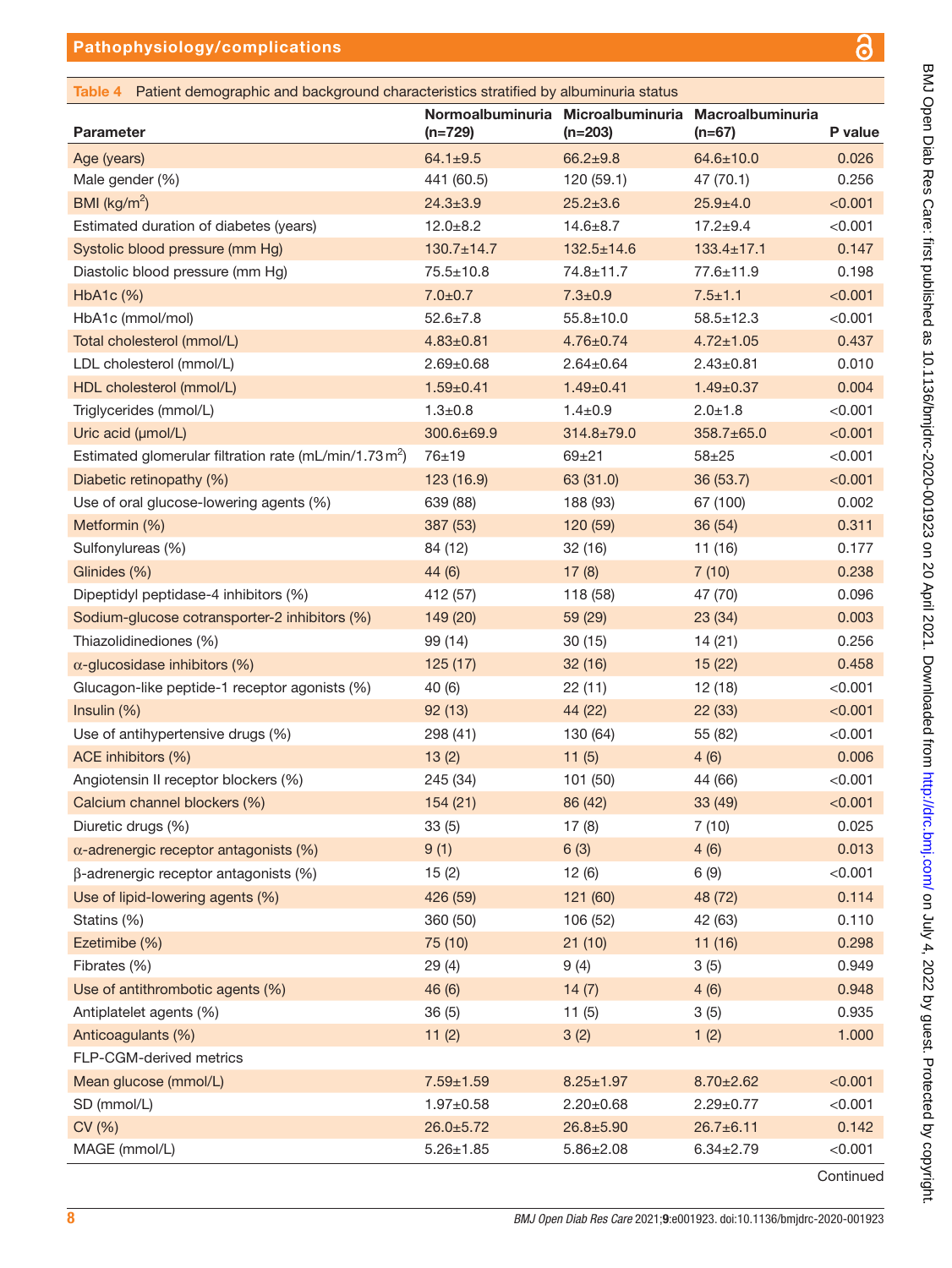| Table 4<br>Continued                |                               |                               |                                     |         |
|-------------------------------------|-------------------------------|-------------------------------|-------------------------------------|---------|
| <b>Parameter</b>                    | Normoalbuminuria<br>$(n=729)$ | Microalbuminuria<br>$(n=203)$ | <b>Macroalbuminuria</b><br>$(n=67)$ | P value |
| $TIR^{3.9-10 \text{ mmol/L}}$ (%)   | $81.1 \pm 17.1$               | $74.3 \pm 19.5$               | $68.0 \pm 24.7$                     | < 0.001 |
| TAR <sup>&gt;10 mmol/L</sup> $(% )$ | $16.7 \pm 17.5$               | $23.8 \pm 20.4$               | $28.7 \pm 26.3$                     | < 0.001 |
| TAR <sup>&gt;13.9 mmol/L</sup> (%)  | $2.87 \pm 7.4$                | $5.71 \pm 11.8$               | $8.86 \pm 15.7$                     | < 0.001 |
| TBR <sup>&lt;3.9 mmol/L</sup> $(%)$ | $2.12 + 4.58$                 | $1.91 \pm 4.06$               | $3.35 \pm 7.20$                     | 0.086   |
| TBR <sup>&lt;3.0 mmol/L</sup> $(%)$ | $0.33 \pm 1.64$               | $0.20 \pm 0.77$               | $0.65 \pm 1.85$                     | 0.117   |
| <b>LBGI</b>                         | $1.58 + 1.68$                 | $1.41 \pm 1.44$               | $1.79 + 2.07$                       | 0.226   |
| <b>HBGI</b>                         | $5.04 \pm 3.86$               | $6.70 + 5.48$                 | $8.08 \pm 7.40$                     | < 0.001 |
| MODD (mmol/L)                       | $1.66 \pm 0.59$               | $1.88 \pm 0.64$               | $2.13 \pm 0.90$                     | < 0.001 |
| IQR (mmol/L)                        | $2.05 \pm 0.76$               | $2.31 \pm 0.82$               | $2.65 \pm 1.11$                     | < 0.001 |

Data are mean±SDor number of patients (%).

Continuous data were compared using analysis of variance. Categorical data were compared using  $\chi^2$  test or Fisher's exact test as appropriate.

BMI, body mass index; CV, coefficient of variation; FLP-CGM, FreeStyle Libre Pro continuous glucose monitoring device; HbA1c, hemoglobin A1c; HBGI, high blood glucose index; HDL, high-density lipoprotein; LBGI, low blood glucose index; LDL, low-density lipoprotein; MAGE, mean amplitude of glycemic excursions; MODD, mean of daily differences; TAR, time above range; TBR, time below range; TIR, time in range.

associations between  $\text{TIR}^{3.9-10 \text{ mmol/L}}$  as well as other FLP-CGM-derived metrics including SD, MAGE, TAR>10 mmol/L, TAR>13.9 mmol/L, HBGI, MODD, and IQR and DR severity did not reach statistical significance after adjusting for HbA1c levels.

A possible explanation for the discrepant findings may be differences in characteristics of patients between our studies and the other two previous studies. First, the subjects of a prior study<sup>28</sup> were patients with type 1 diabetes treated with insulin, which is completely different from our subjects. In addition, TIR<sup>3.9-10mmol/L</sup> derived from seven-point blood glucose testing reflects one-daytime values; it does not reflect the overnight period and has limited ability to assess intraday and interglycemicinterday glucose variability. The subjects of the other prior study<sup>[17](#page-11-22)</sup> were hospitalized for the treatment of diabetes. They were mainly treated with insulin and had hospital meals during a few days of CGM measurement. Thus, these patients are anticipated to have lower  $TIR<sup>3.9–</sup>$ 10mmol/L despite substantially higher HbA1c levels. Accordingly, that data may not be generalizable to outpatients with type 2 diabetes under their usual living conditions.

Recently, SGLT-2 inhibitors, dipeptidyl peptidase-4 (DPP-4) inhibitors, and GLP-1 receptor agonists have been frequently used for patients with type 2 diabetes. These drugs are reported to decrease glucose fluctuations without increasing the risk of hypoglycemia.<sup>29</sup> Not surprisingly, our subjects had lower HbA1c levels and were more likely to have lower SD and MAGE and higher TIR3.9–10mmol/L, because a higher proportion used DPP-4 inhibitors and SGLT-2 inhibitors than those in a previous study.<sup>[29](#page-11-23)</sup> Thus, it could be difficult to detect the impact of glycemic variability on DR severity independent of HbA1c levels in our study subjects. However, it should be noted that FLP-CGM-derived metrics related to intraday

and interday glucose variability were still significantly associated with DR severity after adjusting for possible risk factors other than HbA1c. These findings highlight the substantial role of intraday and interday glucose variability in the pathogenesis of DR. Although FLP-CGMderived metrics are unlikely to be more useful than HbA1c in terms of predicting DR severity, HbA1c alone might not provide information on intraday and interday glucose variability. Accordingly, our data suggest FLP-CGM-derived metrics might be important complements to HbA1c.

According to serial cross-sectional studies of patients with diabetes who participated in the National Health and Nutrition Examination Surveys, the prevalence of albuminuria declined progressively from 20.8% in 1988–1994 to 15.9% in 2009–2014.<sup>30</sup> Higher prevalence of treatment with antidiabetic agents, renin–angiotensin system inhibitors, and statins may account for the reduction in the prevalence of albuminuria. On the other hand, an in vitro study showed that intermittent treatment of high blood glucose levels increases apoptosis of mesangial cells by increasing levels of inflammatory cytokines and oxidative stress, leading to the development of DN.<sup>[31](#page-11-25)</sup> However, there are limited data about the clinical impact of intraday and interday glucose variability on the presence or progression of albuminuria in patients with type 2 diabetes. Two previous studies conducted by the same group did not show a significant association between CGM-derived metrics of intraday and interday glucose variability and the presence of albuminuria independent of HbA1c levels in patients with type 2 diabetes with HbA1c levels of more than  $8\%$ .<sup>32 33</sup> In contrast, our study clearly showed close relationships between FLP-CGM-derived metrics related to intraday and interday glucose variability and the severity of albuminuria,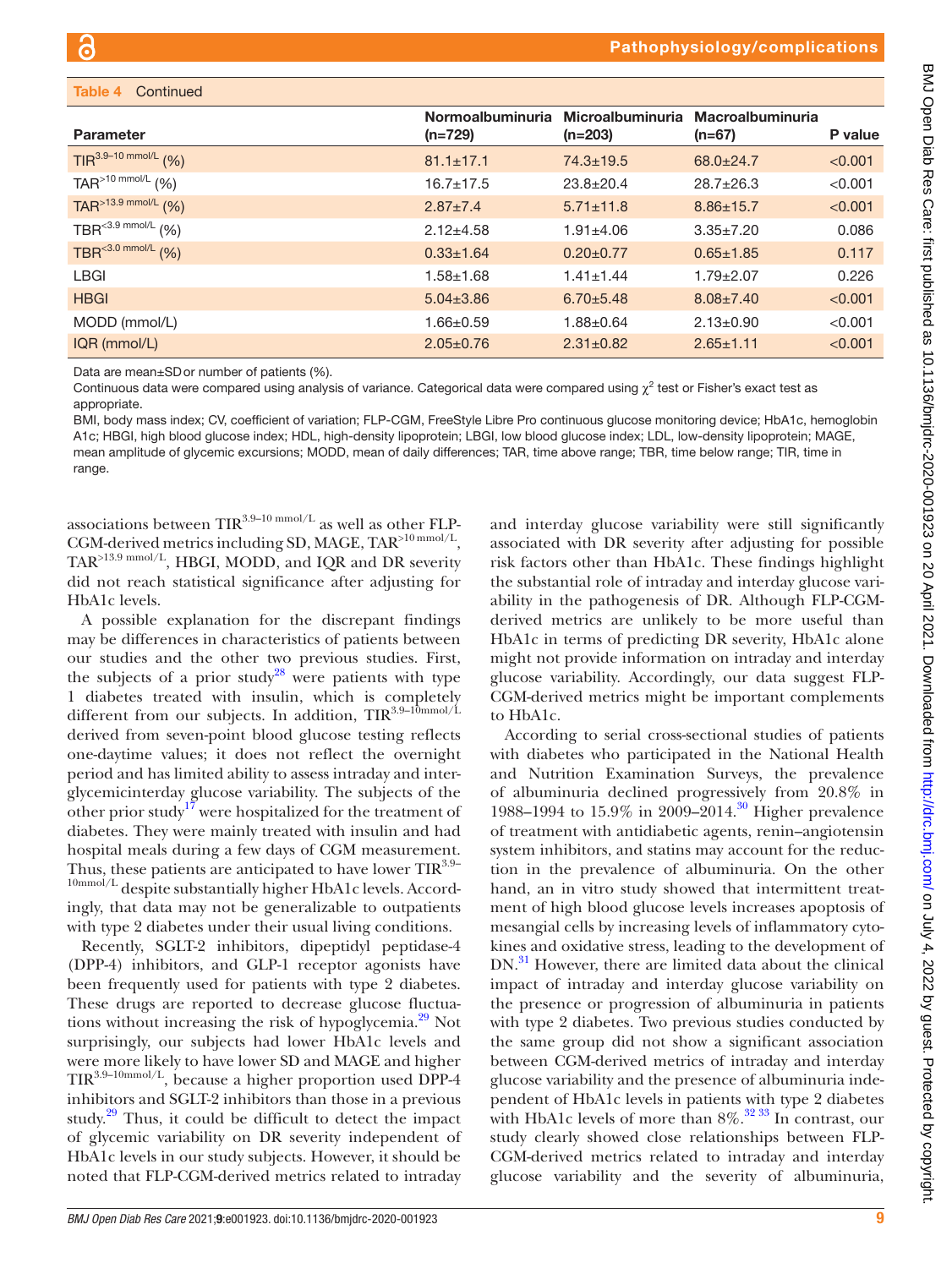#### Pathophysiology/complications

<span id="page-9-0"></span>

| Associations between FLP-CGM-derived metrics<br>Table 5<br>and albuminuria severity |                                             |               |  |
|-------------------------------------------------------------------------------------|---------------------------------------------|---------------|--|
| <b>Parameter</b>                                                                    | OR (95% CI)                                 | P value       |  |
|                                                                                     | Mean glucose (1 mmol/L increase)            |               |  |
| Model 1                                                                             | 1.26 (1.17 to 1.35)                         | <0.001        |  |
| Model 2                                                                             | 1.24 (1.15 to 1.34)                         | < 0.001       |  |
| Model 3                                                                             | 1.24 (1.14 to 1.36)                         | < 0.001       |  |
| Model 4                                                                             | 1.28 (1.14 to 1.45)                         | < 0.001       |  |
| SD (1 mmol/L increase)                                                              |                                             |               |  |
| Model 1                                                                             | 1.86 (1.50 to 2.31)                         | < 0.001       |  |
| Model 2                                                                             | 1.81 (1.45 to 2.27)                         | < 0.001       |  |
| Model 3                                                                             | 1.72 (1.33 to 2.21)                         | < 0.001       |  |
| Model 4                                                                             | 1.57 (1.18 to 2.08)                         | 0.002         |  |
| CV (1% increase)                                                                    |                                             |               |  |
| Model 1                                                                             | 1.02 (1.00 to 1.05)                         | 0.053         |  |
| Model 2                                                                             | 1.02 (1.00 to 1.05)                         | 0.066         |  |
| Model 3                                                                             | 1.02 (0.99 to 1.04)                         | 0.288         |  |
| Model 4                                                                             | 1.02 (0.99 to 1.05)                         | 0.251         |  |
|                                                                                     | MAGE (1 mmol/L increase)                    |               |  |
| Model 1                                                                             | 1.20 (1.12 to 1.28)                         | < 0.001       |  |
| Model 2                                                                             | 1.19 (1.11 to 1.27)                         | < 0.001       |  |
| Model 3                                                                             | 1.17 (1.09 to 1.26)                         | < 0.001       |  |
| Model 4                                                                             | 1.14 (1.05 to 1.24)                         | 0.001         |  |
|                                                                                     | TIR <sup>3.9-10 mmol/L</sup> (10% increase) |               |  |
| Model 1                                                                             | 0.97 (0.74 to 0.85)                         | $<$ 0.001 $<$ |  |
| Model 2                                                                             | 0.80 (0.75 to 0.86)                         | < 0.001       |  |
| Model 3                                                                             | 0.81 (0.75 to 0.89)                         | < 0.001       |  |
| Model 4                                                                             | 0.81 (0.72 to 0.90)                         | < 0.001       |  |
|                                                                                     | TAR>10 mmol/L (1% increase)                 |               |  |
| Model 1                                                                             | 1.02 (1.02 to 1.03)                         | < 0.001       |  |
| Model 2                                                                             | 1.02 (1.01 to 1.03)                         | < 0.001       |  |
| Model 3                                                                             | 1.02 (1.01 to 1.03)                         | < 0.001       |  |
| Model 4                                                                             | 1.02 (1.01 to 1.03)                         | $<$ 0.001     |  |
|                                                                                     | TAR>13.9 mmol/L (1% increase)               |               |  |
| Model 1                                                                             | 1.04 (1.02 to 1.05)                         | < 0.001       |  |
| Model 2                                                                             | 1.04 (1.02 to 1.05)                         | < 0.001       |  |
| Model 3                                                                             | 1.03 (1.02 to 1.05)                         | < 0.001       |  |
| Model 4                                                                             | 1.03 (1.01 to 1.05)                         | 0.002         |  |
|                                                                                     | TBR <sup>&lt;3.9 mmol/L</sup> (1% increase) |               |  |
| Model 1                                                                             | 1.01 (0.98 to 1.04)                         | 0.436         |  |
| Model 2                                                                             | 1.01 (0.98 to 1.04)                         | 0.523         |  |
| Model 3                                                                             | 0.99 (0.96 to 1.03)                         | 0.697         |  |
| Model 4                                                                             | 1.01 (0.97 to 1.03)                         | 0.751         |  |
|                                                                                     | TBR<3.0 mmol/L (1% increase)                |               |  |
| Model 1                                                                             | 1.01 (0.92 to 1.10)                         | 0.914         |  |
| Model 2                                                                             | 1.00 (0.91 to 1.09)                         | 0.927         |  |
| Model 3                                                                             | 0.97 (0.87 to 1.07)                         | 0.502         |  |
|                                                                                     |                                             | Continued     |  |

### Parameter OR (95% CI) P value Model 4 0.98 (0.89 to 1.08) 0.663 LBGI (1-unit increase) Model 1 0.98 (0.90 to 1.07) 0.675 Model 2 0.98 (0.90 to 1.07) 0.623 Model 3 0.94 (0.85 to 1.03) 0.190 Model 4 0.98 (0.89 to 1.08) 0.683 HBGI (1-unit increase) Model 1 1.09 (1.06 to 1.13) <0.001 Model 2 1.08 (1.05 to 1.11) <0.001 Model 3 1.08 (1.05 to 1.12)  $< 0.001$ Model 4 1.09 (1.04 to 1.13)  $\leq 0.001$ MODD (1mmol/L increase) Model 1 1.98 (1.62 to 2.43) <0.001 Model 2 1.97 (1.59 to 2.44) <0.001 Model 3 1.83 (1.42 to 2.37)  $<$  0.001 Model 4 1.70 (1.26 to 2.29) <0.001 IQR (1mmol/L increase) Model 1 1.68 (1.44 to 1.98) <0.001 Model 2 1.70 (1.44 to 2.01)  $<$  0.001 Model 3 1.61 (1.42 to 1.97)  $\leq 0.001$ Model 4 1.53 (1.21 to 1.93) <0.001 HbA1c (1% increase) Model 1 1.68 (1.43 to 1.98) <0.001 Model 2 1.56 (1.31 to 1.85) <0.001 Model 3 1.39 (1.14 to 1.69) 0.001

Model 1: crude.

Table 5 Continued

Model 2: adjusted for age, gender, BMI, and duration of diabetes. Model 3: adjusted for variables in model 2 plus systolic blood pressure, total cholesterol, HDL cholesterol, logarithm of triglycerides, serum uric acid, estimated glomerular filtration rate, smoker, alcohol consumption, presence of diabetic retinopathy, use of insulin therapy, use of ACE inhibitors and/or angiotensin II receptor blockers, use of statins, and use of antiplatelet agents. Model 4: adjusted for variables in model 3 plus HbA1c. BMI, body mass index; CV, coefficient of variation; FLP-CGM, FreeStyle Libre Pro continuous glucose monitoring; HbA1c, hemoglobin A1c; HBGI, high blood glucose index; HDL, highdensity lipoprotein; LBGI, low blood glucose index; MAGE, mean amplitude of glycemic excursions; MODD, mean of daily differences; TAR, time above range; TBR, time below range; TIR, time in range.

even after adjusting for various possible risk factors including HbA1c, in patients with type 2 diabetes. The reason that those studies yielded conflicting results is not clear, but it may be due to differences in the characteristics of subjects or use of antidiabetic agents among studies. Previous studies enrolled patients with inadequately controlled type 2 diabetes; thus, the prevalence of albuminuria was relatively high, approximately 40%. In contrast, our subjects had a substantially lower prevalence of albuminuria (27%) and were more likely to be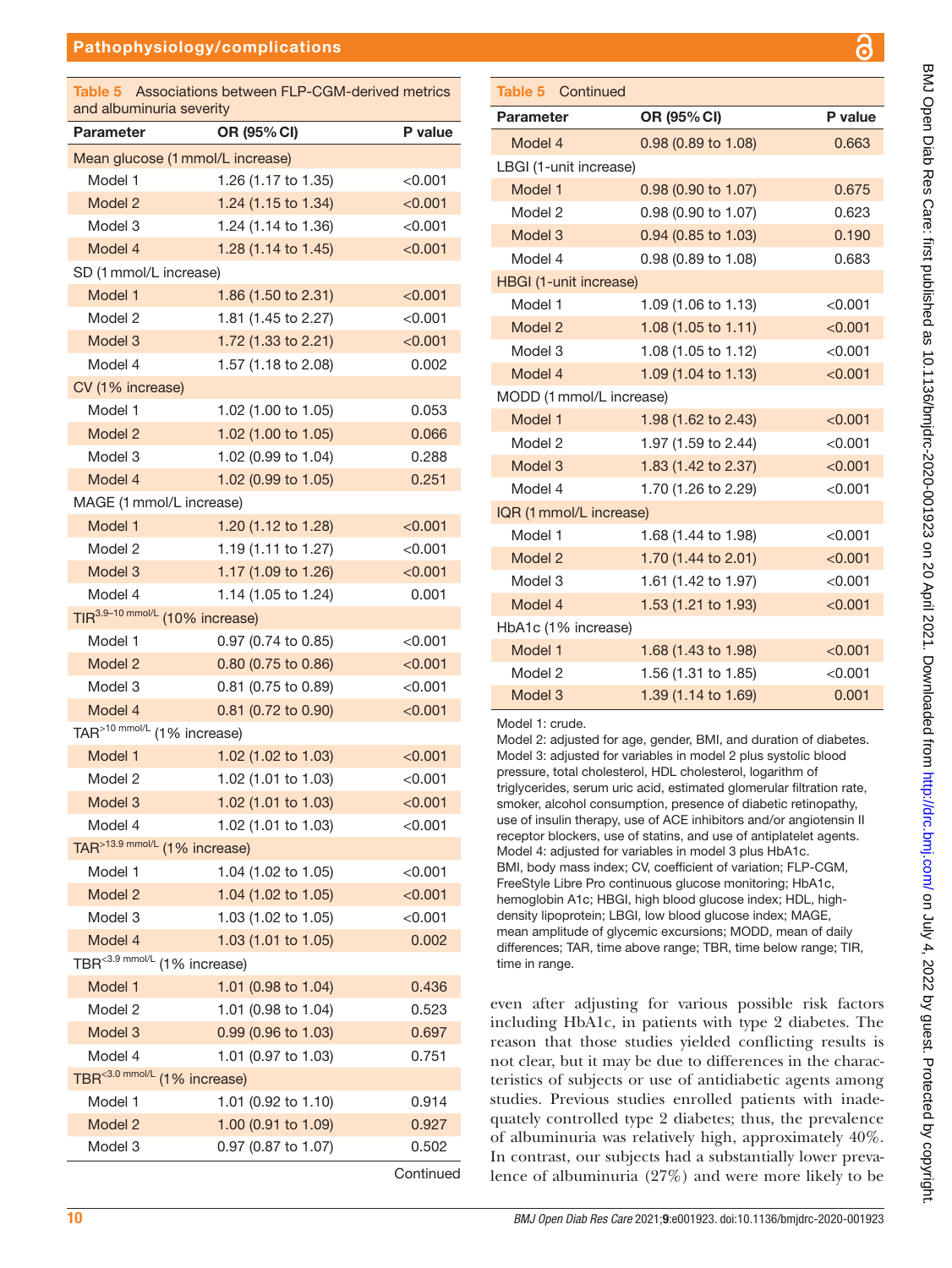taking SGLT-2 inhibitors, DPP-4 inhibitors, and GLP-1 receptor agonists. Taken together, our data suggest that intraday and interday glucose variabilities are important targets in terms of reducing the risk of albuminuria in patients treated according to the current consensus about diabetes treatment.<sup>[34](#page-12-0)</sup>

HbA1c is recognized as a gold standard for treatment target. A few studies have demonstrated strong associations between HbA1c levels and diabetic microvascular complications.[4 5](#page-11-3) However, HbA1c alone may not adequately reflect an individual's glycemic variation and risk of hyperglycemia and hypoglycemia. In this regard, the ATTD Congress recommended TIR as a key metric of glycemic management in clinical practice.<sup>1</sup> Our results showed that  $TIR^{3.9-10 \text{ mmol/L}}$ , TAR<sup>>10 mmol/L</sup>, and TAR>13.9 mmol/L are significantly associated with the severity of albuminuria, even after adjusting for possible risk factors including HbA1c levels. On the other hand, a recent study demonstrated that severe hypoglycemia is a predictor of worsening renal dysfunction in patients with type 2 diabetes. $35$  However, in addition to LBGI, TBR $^{3.9}$  $<sub>mmol/L</sub>$  and TBR<sup><3.0 mmol/L</sup> were not associated with the</sub> severity of albuminuria in our study. Mild hypoglycemia, low frequency of hypoglycemic events, or both may not be involved in the development of albuminuria. Alternatively, the relatively low frequency of hypoglycemic events and short duration of hypoglycemia observed in our study may account for this finding. Taken together, based on FLP-CGM-derived metrics, focusing on improving hyperglycemia may be important to reduce the risk of albuminuria development. However, HbA1c alone does not provide enough information. Indeed, a previous study demonstrated that lower renal function (eGFR  $<60$  mL/  $\min/1.73 \,\mathrm{m}^2$ ) is strongly correlated with a higher prevalence of anemia in the general population. $36$  Modest reductions in hemoglobin due to a shorter erythrocyte lifespan may affect the accuracy of HbA1c. In patients with more advanced DN, evaluating FLP-CGM-derived metrics could serve as a therapeutic target complementary to HbA1c.

Our study found that FLP-CGM-derived metrics related to glucose variability are associated with the severity of albuminuria, which is different from DR, even after adjusting for HbA1c levels. Although the exact reason for these findings is not clear, we postulated one scenario. Atherosclerosis of the intrarenal and extrarenal arteries and microangiopathy of the glomerular capillaries, afferent arterioles, and efferent arterioles are considered to contribute to the progression of glomerular lesions in DN.[37 38](#page-12-3) Previous studies have demonstrated that glucose fluctuation is more significantly associated with atherosclerotic-related diseases than the degree of hyperglycemic exposure as indicated by HbA1c levels in patients with type 2 diabetes.<sup>[39 40](#page-12-4)</sup> Thus, it is possible that atherosclerosis of the intrarenal and extrarenal arteries caused by glucose variability may also accelerate renal damage. Therefore, glucose variability is more likely to be associated with the pathogenesis of DN than DR.

The strengths of this study included its relatively large sample size and multicenter study design. Our study had certain limitations. First, the cross-sectional study design made it impossible to evaluate whether FLP-CGM-derived metrics had a causal relationship with diabetic microvascular complications. In this regard, we are currently conducting a long-term follow-up study in the same cohort that focuses on FLP-CGM-derived metrics and onset of outcomes such as primary cardiovascular disease and diabetic microvascular complications. Second, FLP-CGM-derived metrics were evaluated based on FLP-CGM measurements during a limited time. Thus, FLP-CGMderived metrics may not represent overall glycemic control of subjects. In order to attain the best measurements of glucose fluctuations with FLP-CGM at baseline, we only recruited patients with stable control. In addition, we employed a blind CGM system that prevented subjects from altering their lifestyle behaviors based on the results of glucose readings. Third, we did not assess the accuracy of interstitial glucose levels obtained with the FLP-CGM system by comparing them with capillary glucose levels or venous glucose levels. Previous studies demonstrated some discrepancies in glucose levels obtained with the FLP-CGM system and conventional glucose measurements.<sup>41-44</sup> Thus, our findings should be interpreted with caution. Fourth, we only recruited Japanese patients with type 2 diabetes. These constraints may limit the generalizability of our results. Finally, some potential conventional risk factors for DR were not included in the multivariate regression analysis. Previous studies reported that inflammation and homocysteine contribute to DR progression.<sup>45 46</sup> This point should also be addressed in a future study.

#### **CONCLUSION**

In conclusion, we demonstrated that FLP-CGM-derived metrics related to intraday and interday glucose variability are significantly associated with the severity of DR and albuminuria, even after adjusting for various risk factors in patients with type 2 diabetes. Thus, these derived metrics could provide medical professionals with useful information for assessing the risk of severe diabetic microvascular complications. CGM might identify treatment targets in addition to those based on HbA1c.

#### Author affiliations

- <sup>1</sup>Department of Metabolism & Endocrinology, Juntendo University School of Medicine Graduate School of Medicine, Bunkyo-ku, Japan
- <sup>2</sup>Department of Metabolic Medicine, Osaka University Graduate School of Medicine, Suita, Japan
- <sup>3</sup>First Department of Internal Medicine, University of Occupational and Environmental Health, Kitakyushu, Japan
- 4 Department of Medicine, Diabetology & Endocrinology, Juntendo Tokyo Koto Geriatric Medical Center, Koto-ku, Japan
- 5 Nakakinen Clinic, Naka, Japan
- 6 Nishida Keiko Diabetes Clinic, Kitakyushu, Japan
- 7 Shiraiwa Medical Clinic, Kashihara, Japan

<sup>8</sup>Department of Biostatistics, Faculty of Medicine, University of Tsukuba, Tsukuba, Japan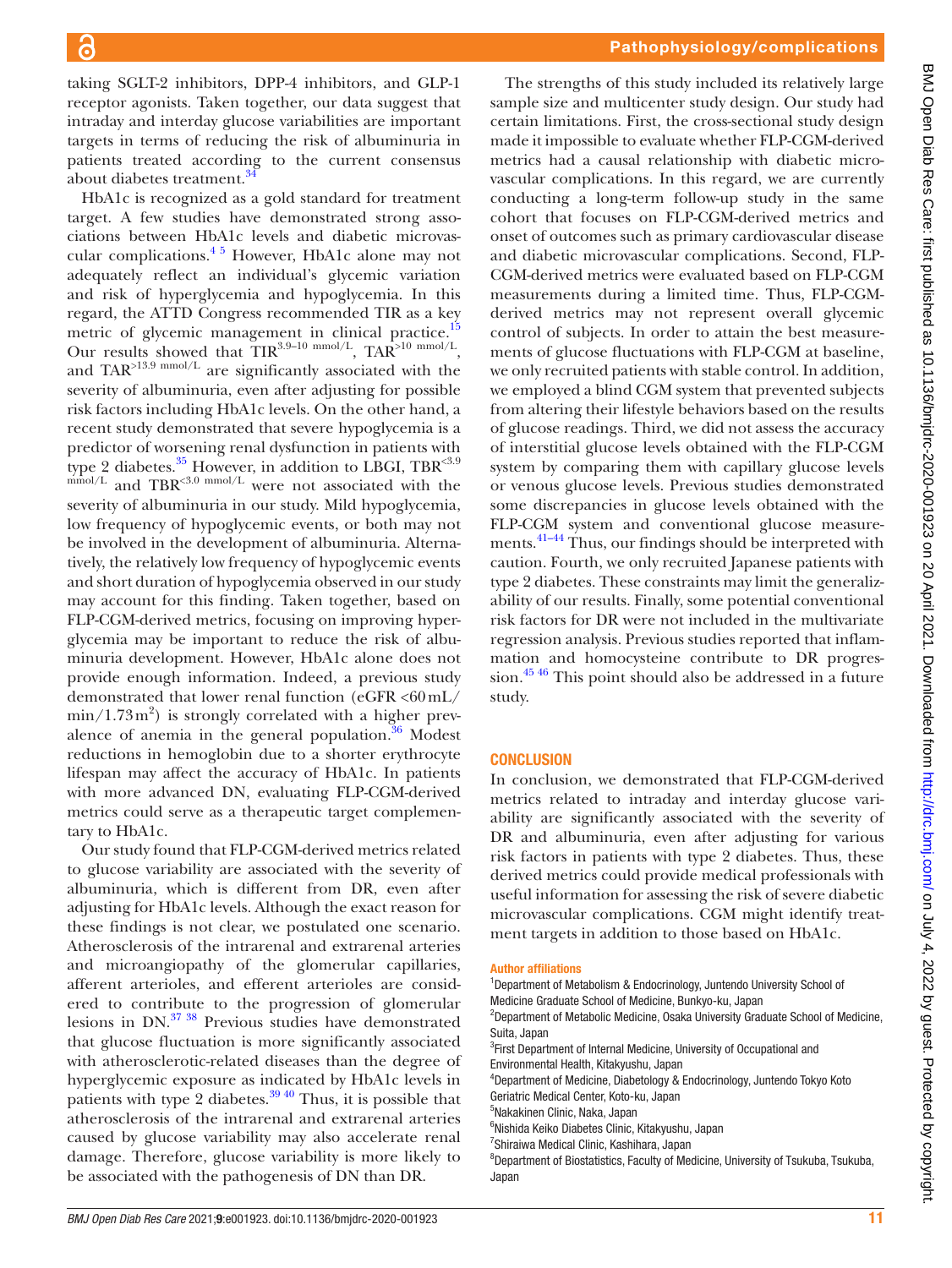Acknowledgements The authors wish to thank the study investigators listed in online supplemental table 1 and the participants for their contributions to this study. The authors also wish to acknowledge the assistance of D Takayama and H Yamada (Soiken Holdings, Tokyo, Japan).

Contributors All authors contributed to the study design and were involved in all stages of manuscript development. SW and TM drafted the manuscript. MG, a statistician, was primarily responsible for data analysis. SW, TM, NK, YO, TO, HY, KN, TS, KT, AK, MG, IS, and HW also collected, analyzed, and interpreted the data; reviewed and edited the manuscript; and approved the final manuscript. HW is the principal guarantor of this work; he has full access to all study data and takes responsibility for the integrity of the data and the accuracy of data analysis. All authors have read and agreed to the publication of the manuscript.

Funding This study was financially supported by the Japan Agency for Medical Research and Development (AMED) under Grant Number JP20ek0210105 (to HW) and the Manpei Suzuki Diabetes Foundation (to HW).

Competing interests TO and HW have received research funds from Abbott Japan. HW is a member of the advisory board of Abbott Japan. All other authors declare no conflicts of interest.

Patient consent for publication Not required.

Ethics approval The protocol was approved by the institutional review board of each participating institution in compliance with the Declaration of Helsinki and current legal regulations in Japan.

Provenance and peer review Not commissioned; externally peer reviewed.

Data availability statement Data are available upon reasonable request. All data generated or analyzed during this study are included in this published article or in the data repositories listed in the References.

Supplemental material This content has been supplied by the author(s). It has not been vetted by BMJ Publishing Group Limited (BMJ) and may not have been peer-reviewed. Any opinions or recommendations discussed are solely those of the author(s) and are not endorsed by BMJ. BMJ disclaims all liability and responsibility arising from any reliance placed on the content. Where the content includes any translated material, BMJ does not warrant the accuracy and reliability of the translations (including but not limited to local regulations, clinical guidelines, terminology, drug names and drug dosages), and is not responsible for any error and/or omissions arising from translation and adaptation or otherwise.

**Open access** This is an open access article distributed in accordance with the Creative Commons Attribution Non Commercial (CC BY-NC 4.0) license, which permits others to distribute, remix, adapt, build upon this work non-commercially, and license their derivative works on different terms, provided the original work is properly cited, appropriate credit is given, any changes made indicated, and the use is non-commercial. See:<http://creativecommons.org/licenses/by-nc/4.0/>.

#### ORCID iD

Tomoya Mita <http://orcid.org/0000-0002-4401-2965>

#### **REFERENCES**

- <span id="page-11-0"></span>1 Klein BEK. Overview of epidemiologic studies of diabetic retinopathy. *[Ophthalmic Epidemiol](http://dx.doi.org/10.1080/09286580701396720)* 2007;14:179–83.
- <span id="page-11-1"></span>2 Webster AC, Nagler EV, Morton RL, *et al*. Chronic kidney disease. *[Lancet](http://dx.doi.org/10.1016/S0140-6736(16)32064-5)* 2017;389:1238–52.
- <span id="page-11-2"></span>3 Klein R, Klein BE, Moss SE, *et al*. Relationship of hyperglycemia to the long-term incidence and progression of diabetic retinopathy. *[Arch Intern Med](http://dx.doi.org/10.1001/archinte.1994.00420190068008)* 1994;154:2169–78.
- <span id="page-11-3"></span>4 Stratton IM, Adler AI, Neil HA, *et al*. Association of glycaemia with macrovascular and microvascular complications of type 2 diabetes (UKPDS 35): prospective observational study. *[BMJ](http://dx.doi.org/10.1136/bmj.321.7258.405)* 2000;321:405–12.
- 5 The relationship of glycemic exposure (HbA1c) to the risk of development and progression of retinopathy in the diabetes control and complications trial. *[Diabetes](http://dx.doi.org/10.2337/diab.44.8.968)* 1995;44:968–83.
- <span id="page-11-4"></span>6 Intensive blood-glucose control with sulphonylureas or insulin compared with conventional treatment and risk of complications in patients with type 2 diabetes (UKPDS 33). UK prospective diabetes study (UKPDS) group. *[Lancet](http://dx.doi.org/10.1016/S0140-6736(98)07019-6)* 1998;352:837–53.
- 7 Ohkubo Y, Kishikawa H, Araki E, *et al*. Intensive insulin therapy prevents the progression of diabetic microvascular complications in Japanese patients with non-insulin-dependent diabetes mellitus: a randomized prospective 6-year study. *[Diabetes Res Clin Pract](http://dx.doi.org/10.1016/0168-8227(95)01064-K)* 1995;28:103–17.
- <span id="page-11-5"></span>8 American Diabetes Association. 6. Glycemic Targets: *Standards of Medical Care in Diabetes-2020*. *[Diabetes Care](http://dx.doi.org/10.2337/dc20-S006)* 2020;43:S66–76.
- 9 Haneda M, Noda M, Origasa H, *et al*. Japanese clinical practice guideline for diabetes 2016. *[Diabetol Int](http://dx.doi.org/10.1007/s13340-018-0345-3)* 2018;9:1–45.
- <span id="page-11-6"></span>10 Duckworth W, Abraira C, Moritz T, *et al*. Glucose control and vascular complications in veterans with type 2 diabetes. *[N Engl J](http://dx.doi.org/10.1056/NEJMoa0808431)  [Med](http://dx.doi.org/10.1056/NEJMoa0808431)* 2009;360:129–39.
- <span id="page-11-7"></span>11 Boussageon R, Bejan-Angoulvant T, Saadatian-Elahi M, *et al*. Effect of intensive glucose lowering treatment on all cause mortality, cardiovascular death, and microvascular events in type 2 diabetes: meta-analysis of randomised controlled trials. *[BMJ](http://dx.doi.org/10.1136/bmj.d4169)* 2011;343:d4169.
- 12 Ceriello A, Esposito K, Piconi L, *et al*. Oscillating glucose is more deleterious to endothelial function and oxidative stress than mean glucose in normal and type 2 diabetic patients. *[Diabetes](http://dx.doi.org/10.2337/db08-0063)* 2008;57:1349–54.
- 13 Quagliaro L, Piconi L, Assaloni R, *et al*. Intermittent high glucose enhances apoptosis related to oxidative stress in human umbilical vein endothelial cells: the role of protein kinase C and NAD(P)Hoxidase activation. *[Diabetes](http://dx.doi.org/10.2337/diabetes.52.11.2795)* 2003;52:2795–804.
- <span id="page-11-8"></span>14 Welsh KJ, Kirkman MS, Sacks DB. Role of glycated proteins in the diagnosis and management of diabetes: research gaps and future directions. *[Diabetes Care](http://dx.doi.org/10.2337/dc15-2727)* 2016;39:1299–306.
- <span id="page-11-9"></span>15 Battelino T, Danne T, Bergenstal RM, *et al*. Clinical targets for continuous glucose monitoring data interpretation: recommendations from the International consensus on time in range. *[Diabetes Care](http://dx.doi.org/10.2337/dci19-0028)* 2019;42:1593–603.
- <span id="page-11-10"></span>16 Lu J, Ma X, Zhang L, *et al*. Glycemic variability assessed by continuous glucose monitoring and the risk of diabetic retinopathy in latent autoimmune diabetes of the adult and type 2 diabetes. *[J](http://dx.doi.org/10.1111/jdi.12957)  [Diabetes Investig](http://dx.doi.org/10.1111/jdi.12957)* 2019;10:753–9.
- <span id="page-11-22"></span>17 Lu J, Ma X, Zhou J, *et al*. Association of time in range, as assessed by continuous glucose monitoring, with diabetic retinopathy in type 2 diabetes. *[Diabetes Care](http://dx.doi.org/10.2337/dc18-1131)* 2018;41:2370–6.
- <span id="page-11-11"></span>18 Xin Z, Zhu Y, Wang S, *et al*. Associations of subclinical atherosclerosis with nonalcoholic fatty liver disease and fibrosis assessed by non-invasive score. *[Liver Int](http://dx.doi.org/10.1111/liv.14322)* 2020;40:806–14.
- <span id="page-11-12"></span>19 Sonoda S, Okada Y, Mori H, *et al*. Association between diabetic microangiopathies and glycemic variability assessed by continuous glucose monitoring. *[J Uoeh](http://dx.doi.org/10.7888/juoeh.40.11)* 2018;40:11–18.
- <span id="page-11-13"></span>20 Mita T, Katakami N, Okada Y, *et al*. Protocol of a prospective observational study on the relationship between glucose fluctuation and cardiovascular events in patients with type 2 diabetes. *[Diabetes](http://dx.doi.org/10.1007/s13300-019-0665-8)  [Ther](http://dx.doi.org/10.1007/s13300-019-0665-8)* 2019;10:1565–75.
- <span id="page-11-14"></span>21 Matsuo S, Imai E, Horio M, *et al*. Revised equations for estimated GFR from serum creatinine in Japan. *[Am J Kidney Dis](http://dx.doi.org/10.1053/j.ajkd.2008.12.034)* 2009;53:982–92.
- <span id="page-11-15"></span>22 Service FJ, Molnar GD, Rosevear JW, *et al*. Mean amplitude of glycemic excursions, a measure of diabetic instability. *[Diabetes](http://dx.doi.org/10.2337/diab.19.9.644)* 1970;19:644–55.
- <span id="page-11-16"></span>23 Kovatchev BP, Cox DJ, Kumar A, *et al*. Algorithmic evaluation of metabolic control and risk of severe hypoglycemia in type 1 and type 2 diabetes using self-monitoring blood glucose data. *[Diabetes](http://dx.doi.org/10.1089/152091503322527021)  [Technol Ther](http://dx.doi.org/10.1089/152091503322527021)* 2003;5:817–28.
- <span id="page-11-17"></span>24 Hill NR, Oliver NS, Choudhary P, *et al*. Normal reference range for mean tissue glucose and glycemic variability derived from continuous glucose monitoring for subjects without diabetes in different ethnic groups. *[Diabetes Technol Ther](http://dx.doi.org/10.1089/dia.2010.0247)* 2011;13:921–8.
- <span id="page-11-18"></span>25 Boscari F, Galasso S, Acciaroli G, *et al*. Head-To-Head comparison of the accuracy of Abbott FreeStyle Libre and Dexcom G5 mobile. *[Nutr Metab Cardiovasc Dis](http://dx.doi.org/10.1016/j.numecd.2018.01.003)* 2018;28:425–7.
- <span id="page-11-19"></span>26 Yau JW, Rogers SL, Kawasaki R, *et al*. Meta-Analysis for eye disease study G. global prevalence and major risk factors of diabetic retinopathy. *Diabetes care* 2012;35:556–64.
- <span id="page-11-20"></span>27 Kawasaki R, Tanaka S, Tanaka S, *et al*. Incidence and progression of diabetic retinopathy in Japanese adults with type 2 diabetes: 8 year follow-up study of the Japan diabetes complications study (JDCS). *[Diabetologia](http://dx.doi.org/10.1007/s00125-011-2199-0)* 2011;54:2288–94.
- <span id="page-11-21"></span>28 Beck RW, Bergenstal RM, Riddlesworth TD, *et al*. Validation of time in range as an outcome measure for diabetes clinical trials. *[Diabetes](http://dx.doi.org/10.2337/dc18-1444)  [Care](http://dx.doi.org/10.2337/dc18-1444)* 2019;42:400–5.
- <span id="page-11-23"></span>29 Zhou Z, Sun B, Huang S, *et al*. Glycemic variability: adverse clinical outcomes and how to improve it? *[Cardiovasc Diabetol](http://dx.doi.org/10.1186/s12933-020-01085-6)* 2020;19:102.
- <span id="page-11-24"></span>30 Afkarian M, Zelnick LR, Hall YN, *et al*. Clinical manifestations of kidney disease among US adults with diabetes, 1988-2014. *[JAMA](http://dx.doi.org/10.1001/jama.2016.10924)* 2016;316:602–10.
- <span id="page-11-25"></span>31 Ying C, Wang S, Lu Y, *et al*. Glucose fluctuation increased mesangial cell apoptosis related to Akt signal pathway. *[Arch Med Sci](http://dx.doi.org/10.5114/aoms.2019.84739)* 2019;15:730–7.
- <span id="page-11-26"></span>32 Yoo JH, Choi MS, Ahn J, *et al*. Association between continuous glucose Monitoring-Derived time in range, other core metrics,